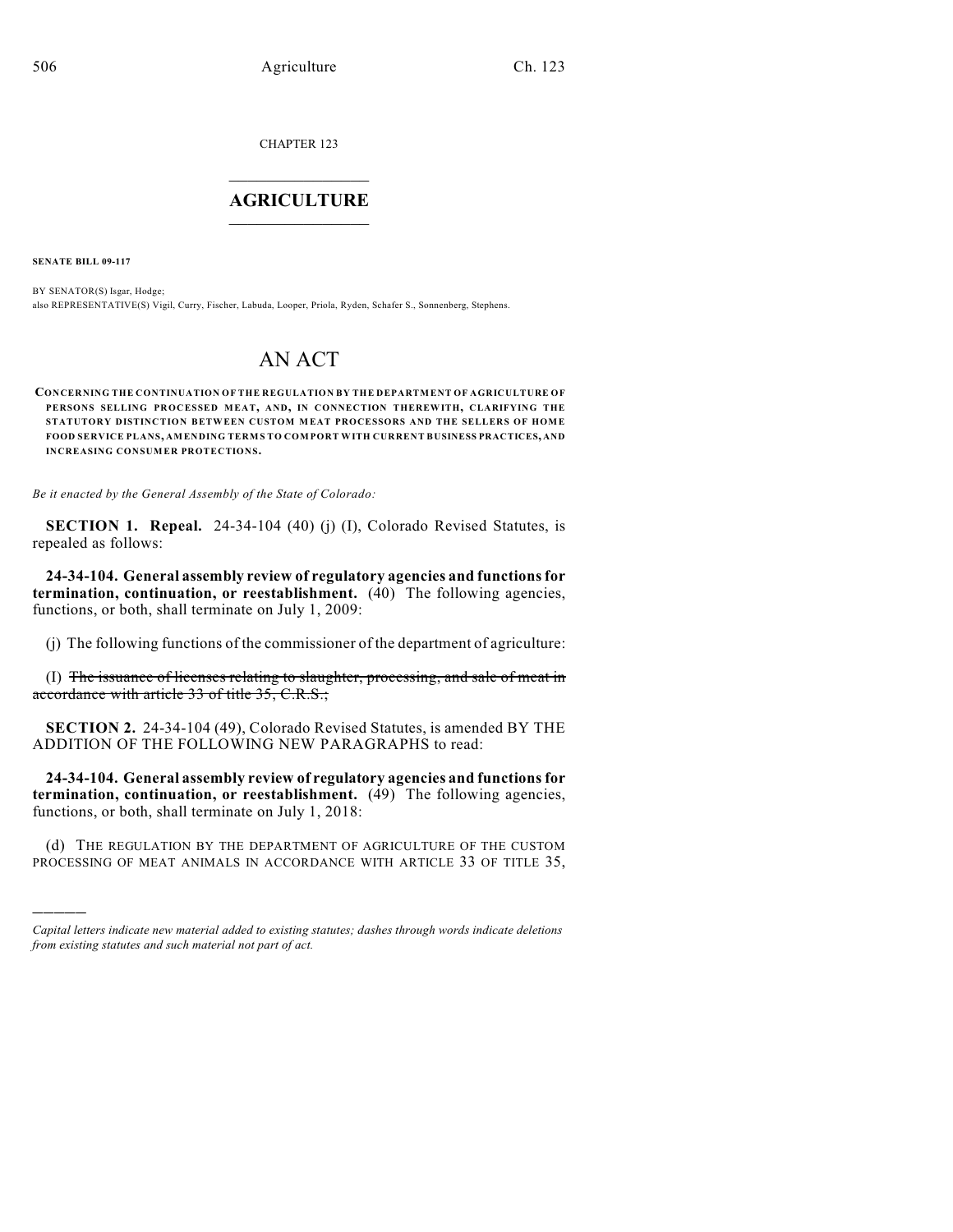C.R.S.

(e) THE REGULATION BY THE DEPARTMENT OF AGRICULTURE OF HOME FOOD SERVICE PLANS IN ACCORDANCE WITH ARTICLE 33.5 OF TITLE 35, C.R.S.

**SECTION 3.** 35-33-101, Colorado Revised Statutes, is amended to read:

**35-33-101. Short title.** This article shall be known and may be cited as the "Slaughter, CUSTOM Processing and Sale of Meat Animals Act".

**SECTION 4.** 35-33-102, Colorado Revised Statutes, is amended to read:

**35-33-102. Legislative declaration.** The general assembly declares that the purpose of this article is to regulate the slaughter AND processing and sale of certain animals intended for human consumption. The general assembly finds that the production, processing, sale, and consumption of meat animals plays an important part in the economy of this state and that to maintain the integrity of this industry and to protect the public health and welfare it is essential that the slaughter AND processing and sale of these animals occur in a safe, sanitary, and nondeceptive manner. It is therefore necessary to provide for the regulation of the slaughter AND processing and sale of meat animals.

**SECTION 5.** 35-33-103, Colorado Revised Statutes, is amended to read:

**35-33-103. Definitions.** As used in this article, unless the context otherwise requires:

(1) "Advertisement" includes the attempt by publication, dissemination, solicitation, or circulation, to induce directly or indirectly through visual, oral, or written means, any person to enter into any obligation or to acquire any title or interest in any property "ADULTERATED" HAS THE MEANING SET FORTH IN SECTION 25-5-410, C.R.S.

(2) "Bulk meat" means meat consisting of whole carcasses, sides, or primal cuts and sold by hanging weight.

(3) "Bundle" means individually wrapped cuts of meat packaged together for sale as a single unit.

(4) (2) "Commission" means the state agricultural commission.

 $(5)$  (3) "Commissioner" means the commissioner of agriculture or his OR HER authorized agent.

 $(6)$  (4) "Custom processing" means the slaughter or processing for a fee or other remuneration of an animal delivered to the processor by the owner of such animal PROCESSING, FOR A FEE OR OTHER COMPENSATION, OF MEAT OR MEAT PRODUCTS OF AN ANIMAL NOT OWNED BY THE PERSON PERFORMING THE SLAUGHTER OR PROCESSING AND NOT INTENDED FOR SALE BY THE OWNER OF THE ANIMAL.

 $(7)$  (5) "Department" means the department of agriculture.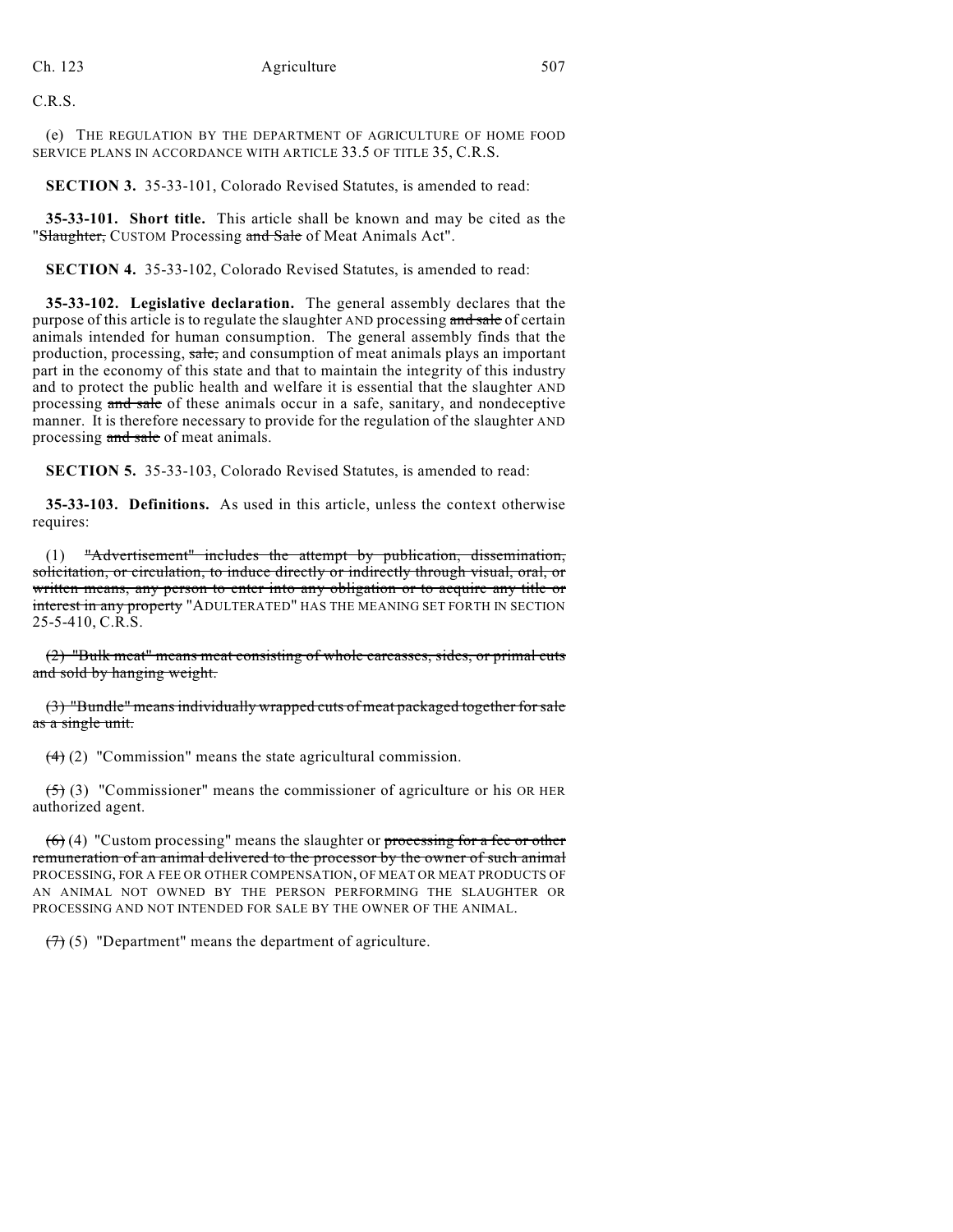508 Agriculture Ch. 123

(8) "Diseased meat" includes meat that is stale, emaciated, brown, tainted, putrid, measly, or contaminated so as to render it unfit for human consumption.

 $(9)$  (6) "Food" and "food products" means all articles used for food, drink, confectionery, or condiment by humans, whether simple, mixed, or compound, and any substance used as a constituent in the manufacture thereof.

(10) "Food plan" means soliciting, negotiating, or making sales of meat or meat products and frozen foods to consumers, which products are sold or delivered as a package or to be delivered over a specified time for storage in a locker box, home freezer, or any other freezer unit or facility. "Food plan" includes the sale, lease, or rental of any freezer unit in conjunction with the sale of food.

(11) "Food plan operator" means any person, firm, or corporation, other than a processor or a locker plant operator, engaged in the business of soliciting, negotiating, or making sales of food plans.

(12) "Freezer unit" means any compartment used for the storage of frozen meats or food, including any locker box or home freezer unit, that has a capacity not to exceed two hundred fifty pounds.

(13) "Frozen foods" means any food or food products that have been preserved by freezing or have been subjected to a process of refrigeration sufficient to reduce every portion thereof to a frozen state.

(14) "Humane method" means:

(a) A method whereby an animal is rendered insensible to pain by a mechanical, electrical, chemical, or other means that is rapid and effective, before being shackled, hoisted, thrown, cast, or cut, but does not include any use of a manually operated hammer, sledge, or poleax;

(b) A method employed in connection with the ritual requirements of any religious faith whereby an animal suffers loss of consciousness by anemia of the brain caused by the simultaneous and instantaneous severance of the carotid arteries with a sharp instrument.

(15) "Inspection" means an actual on-site investigation or examination by the department of agriculture to see that a processing facility conforms with the requirements of this article and the rules and regulations of the department.

(16) "Livestock" means cattle, calves, sheep, swine, horses, mules, goats, and any other animal which may be used in and for the preparation of meat or meat products.

(17) "Locker box" means the individual sections or compartments of a capacity not to exceed thirty-five cubic feet in the locker room of a locker plant.

(18) "Locker plant" means a location or establishment in which space in individual lockers is rented for the storage of frozen food.

(7) "INEDIBLE MEAT" MEANS MEAT OR MEAT PRODUCTS DERIVED FROM DEAD,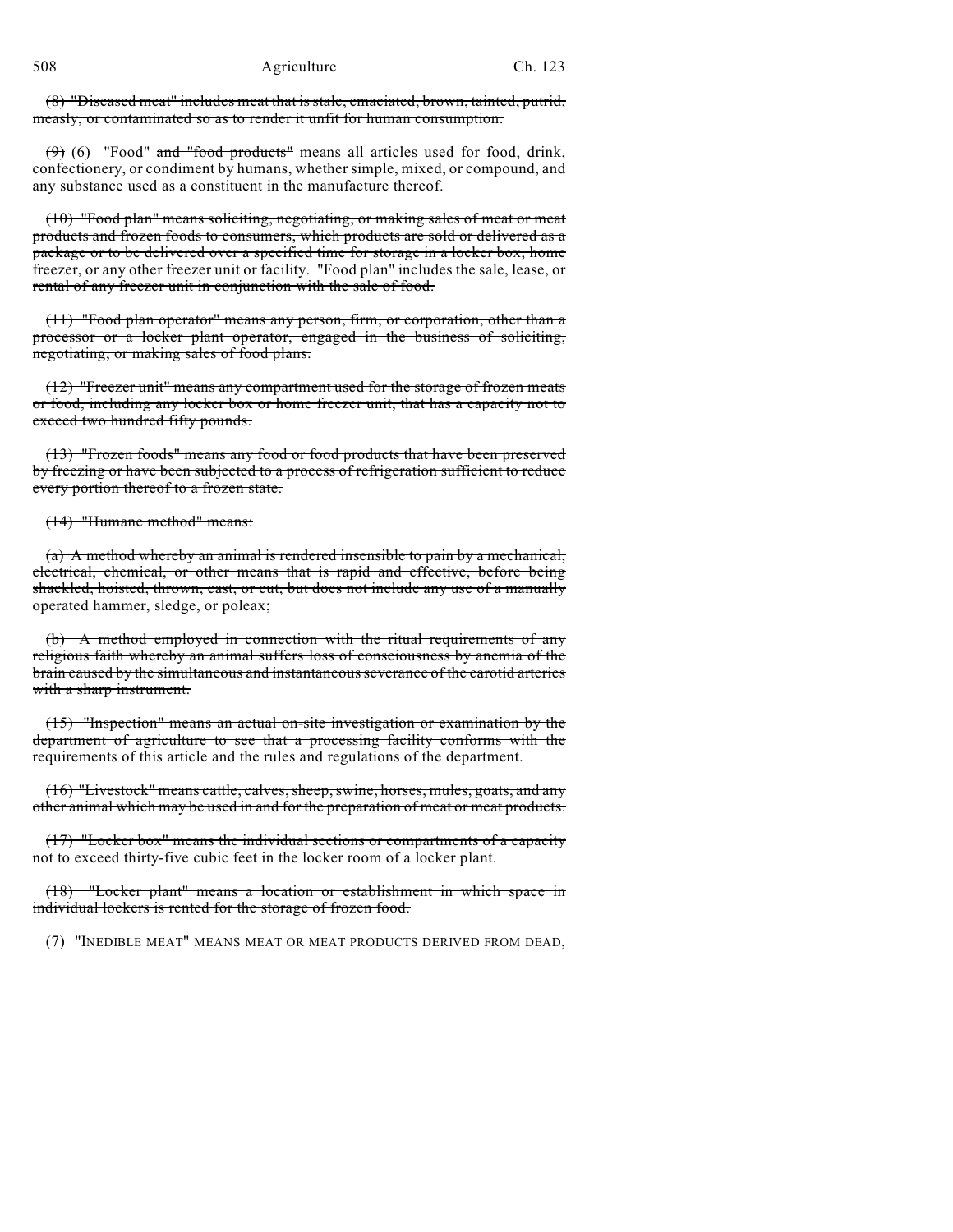DYING, DISABLED, DISEASED, OR CONDEMNED ANIMALS OR FROM ANIMALS WHOSE MEAT OR MEAT PRODUCTS ARE OTHERWISE UNSUITABLE FOR HUMAN CONSUMPTION. "INEDIBLE MEAT" INCLUDES MEAT OR MEAT PRODUCTS, REGARDLESS OF ORIGIN, THAT HAVE DETERIORATED SO FAR AS TO BE UNFIT FOR HUMAN CONSUMPTION.

 $(19)(8)$  "Meat or meat product PRODUCTS" means carcasses or parts of carcasses derived from cattle, calves, sheep, swine, goats, large game animals, and other food animals, including rabbits and poultry ANY ANIMALS USED FOR FOOD.

(20) "Meat processing facility" or "processing facility" means any establishment where meat is slaughtered, dressed, processed, cut, trimmed, wrapped, or packaged for delivery to consumers.

(21) "Misrepresent" means the use of any untrue, misleading, or deceptive oral or written statement, advertisement, label, display, picture, illustration, or sample.

(22) "Packaging materials" means cartons, wrapping materials, or any other container of any kind used for the packaging of meat or meat products or food or food products.

(23) "Packer" means any person engaged in the business of slaughtering, or of manufacturing or preparing meat or meat products for sale, either by such person or others, or of manufacturing or preparing livestock products for sale by such person or others.

(24) "Poultry" means any domesticated bird, live or dead, including but not limited to chickens, turkeys, ducks, and geese.

 $(25)(9)$  "Premises" means the back, front, and side yard of property occupied by a CUSTOM processing establishment FACILITY; docks and areas where vehicles are loaded or unloaded; driveways, approaches, pens, and alleys; and buildings or portions of buildings which THAT are part of any establishment FACILITY even though not used for CUSTOM processing.

(26) "Primal cuts" includes:

(a) Side of beef: One-half of a split beef, comprising the forequarter and hindquarter;

(b) Forequarter of beef: The forward portion of a side, back to and including the twelfth rib;

(c) Back of beef: The chuck and rib with plate and brisket removed;

(d) Arm chuck of beef: With brisket removed, the back portion to and including the fifth rib;

(e) Rib of beef: That portion from the sixth rib to the twelfth rib inclusive, not to exceed ten inches from tip of chine bone to top of rib without plate;

(f) Hindquarter of beef: The rear portion of a side from and including the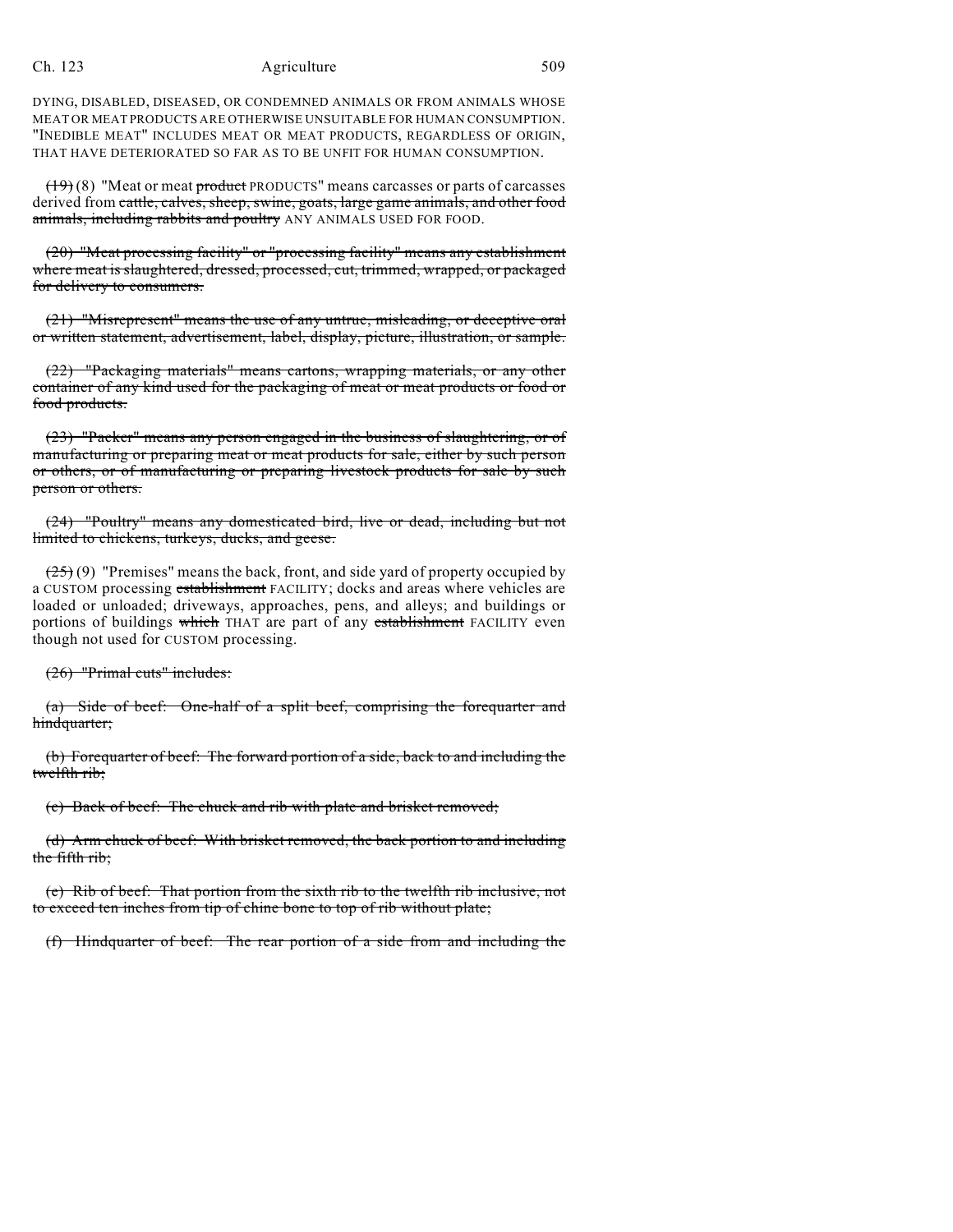thirteenth rib, consisting of round, loin, and flank;

 $(g)$  Trimmed loin of beef: Without flank or kidney, that portion consisting of the short loin and hip section of hindquarter including the thirteenth rib and separated one to two inches below the aitch bone;

(h) Full loin of beef: The trimmed loin, flank, and kidney;

(i) Round of beef: That portion of hindquarter separated from the loin one to two inches below the aitch bone back to the chine bone.

(27) "Processor" means any person, firm, or corporation which sells, cuts up, processes, slaughters, packages, wraps, stores, or freezes meat or meat products or food and food products for storage in a locker box, a home freezer, or any other freezer unit, and includes any location or establishment that has any one or more of the following facilities: A processing room, a chill room, a storage room, or a sharp freezing facility, and equipment used in conjunction therewith.

(10) "PROCESSING" MEANS THE SLAUGHTERING, DRESSING, CUTTING, PREPARING, TRIMMING, WRAPPING, OR PACKAGING OF AN ANIMAL OR OF MEAT OR MEAT PRODUCTS FROM AN ANIMAL.

(11) "PROCESSING FACILITY" MEANS ANY ESTABLISHMENT WHERE MEAT IS SLAUGHTERED, DRESSED, PROCESSED, CUT, TRIMMED, WRAPPED, OR PACKAGED FOR DELIVERY TO CONSUMERS.

(28) "Rabbit" means domesticated rabbit, either fryer or young rabbit or roaster or mature rabbit.

(29) "Regulated product" means any meat or meat product sold as a wholesale cut or as a variety or bundle; of cuts and broken down and wrapped for storage in a locker box, home freezer, or any other freezer unit; any food which is sold or given away as an incentive or bonus connected with the sale of meat or meat products; any food product intended for human consumption which is sold or given away as a part of any food plan; any meat or meat product or poultry or poultry product which requires inspection by the U.S. department of agriculture before sale; or any meat or meat product, poultry or poultry product, or rabbit or rabbit product which is intended for human consumption or has been determined to be unfit for human consumption.

(30) "Remodel" or "renovate" means to reconstruct after any demolition or removal of existing structures or parts thereof beyond the scope of ordinary repairs.

(31) "Represent" means the use of any oral or written statement, advertisement, label, display, picture, illustration, or sample.

(32) "Retail" or "retail sale" means a sale to an ultimate consumer not intended for resale. For purposes of this article, sales to hotels, restaurants, or institutions are not retail sales.

(33) (12) "Sharp freezing facility" means a facility capable of maintaining a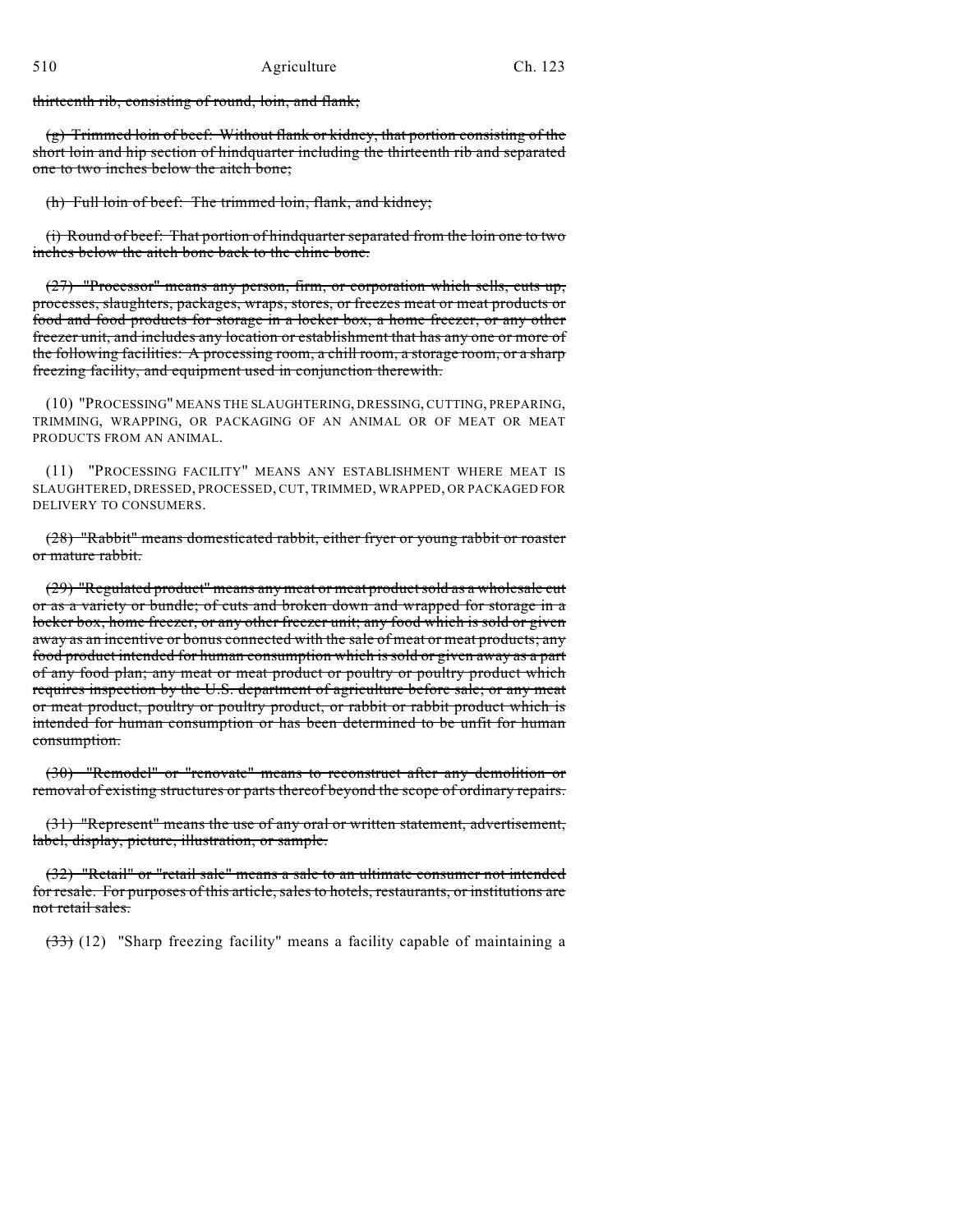temperature of ten degrees below zero Fahrenheit or lower on still air or contact or a temperature of zero degrees Fahrenheit or lower by forced air circulation, within a tolerance of five degrees Fahrenheit for a minimum of twelve hours after fresh food is put in such facility for freezing.

 $(34)$  (13) "Sharp frozen" means the process of refrigeration sufficient to reduce every portion of any meat or meat product to a temperature of zero degrees Fahrenheit or less in five hours or less.

(35) "Slaughterer" means any person regularly engaged in the slaughter of livestock.

(36) "Stockyard" means any place, establishment, or facility commonly known as a stockyard, conducted or operated for compensation or profit as a public market, consisting of pens or other enclosures and their appurtenances for the handling, keeping, and holding of livestock for the purpose of sale or shipment.

(37) "Wholesale" means the selling of goods in gross to other wholesalers, to retail dealers, or to anyone who intends to resell; "wholesale" does not include the selling of goods to household consumers of such goods.

(38) "Wholesale cut" means a whole carcass of beef, swine, or sheep, or any part thereof customarily classified as being of commercial size and usually requiring further cutting into cuts of retail size for use by consumers. Wholesale cuts shall be cut to standards as dictated by uniform industry standards for meat cutting and purveyors.

(14) "SLAUGHTER" MEANS ANY PROCESS, OR THE USE OF ANY PROCESS, INCLUDING WITHOUT LIMITATION THE PROCESS OF BLEEDING, THAT CAUSES THE DEATH OF ANY ANIMAL INTENDED FOR FOOD.

(15) "UNINSPECTED", IN REFERENCE TO ANY ANIMAL, MEAT, OR MEAT PRODUCT, MEANS NOT INSPECTED AND PASSED BY THE UNITED STATES DEPARTMENT OF AGRICULTURE OR ANOTHER AUTHORIZED GOVERNMENT AGENCY.

**SECTION 6.** 35-33-104 (1), (3), (4), (5), and (6), Colorado Revised Statutes, are amended to read:

**35-33-104. Commissioner of agriculture - powers and duties.** (1) The department COMMISSIONER is hereby authorized to formulate reasonable rules and standards of construction, operation, RECORD-KEEPING, and sanitation for all meat CUSTOM processing facilities and shall establish rules and standards pertaining to containers, packaging materials, mobile slaughter units, slaughter rooms, processing rooms, chill rooms, storage and locker rooms, sharp freezing facilities, and premises of meat CUSTOM processing facilities, with respect to the service of slaughtering, cutting, preparing, wrapping, and packaging meat and meat products necessary for the proper preservation of food. and shall establish rules and standards pertaining to the sale of meat or meat products and for food plan operators to the end of protecting the public health and protecting the public from deception, fraud, or unethical sales practices.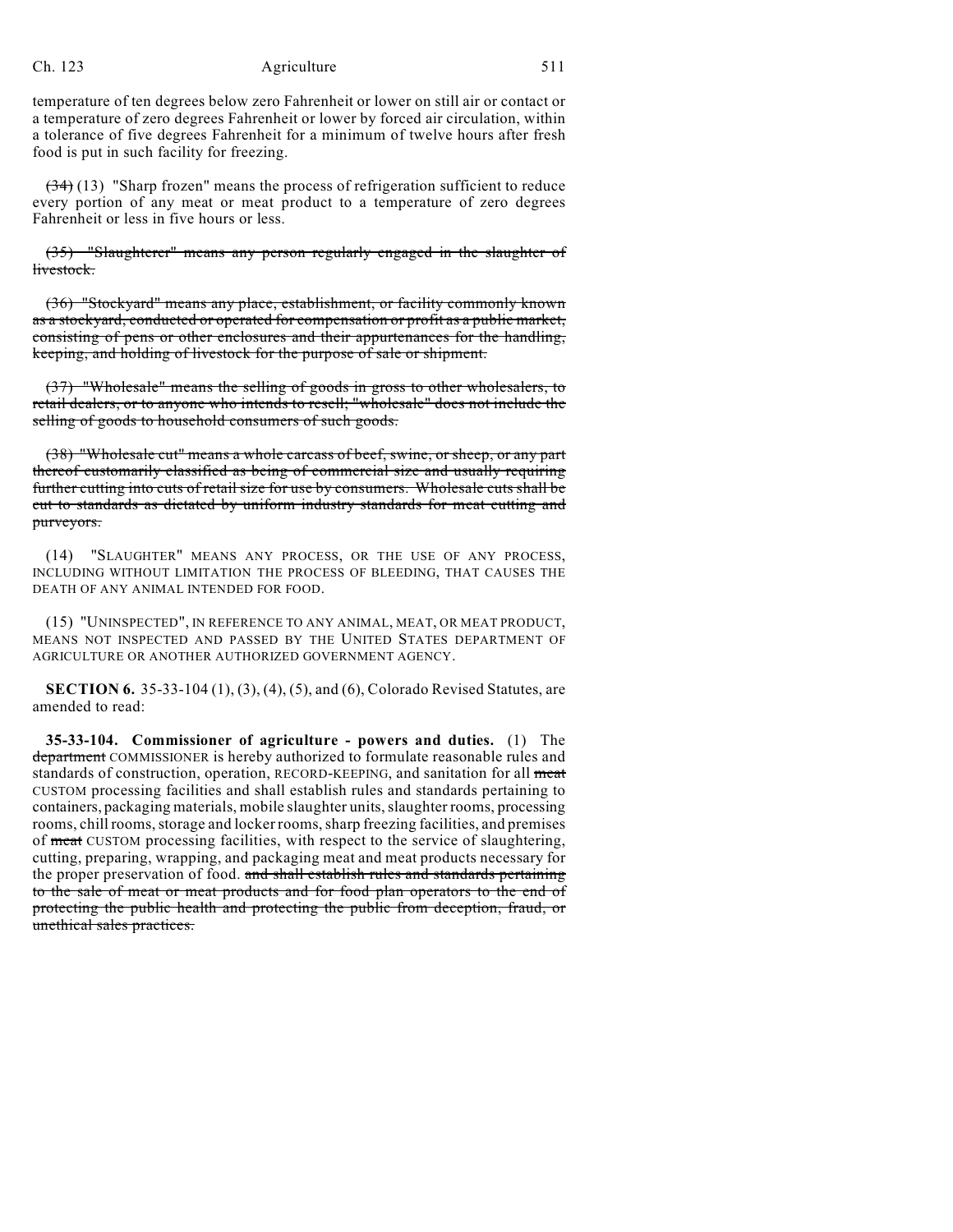512 Agriculture Ch. 123

(3) The commission is authorized and instructed to adopt applicable rules and regulations of the United States department of agriculture insofar as they relate to the inspection of live animals and the manufacture, labeling, and marking of meat or meat products from meat processing facilities insofar as they can be applied to the meat and meat products manufactured and offered for sale in this state.

(4) (a) The department COMMISSIONER, UPON CONSENT OR UPON OBTAINING AN ADMINISTRATIVE SEARCH WARRANT, shall have the right of access at any reasonable time, during regular working hours, to any premises for the purpose of any examination or inspection necessary to enforce any of the provisions of this article or the rules or regulations promulgated thereunder, INCLUDING INSPECTION AND COPYING OF ANY RELEVANT RECORDS.

(b) THE COMMISSIONER MAY ADMINISTER OATHS AND TAKE STATEMENTS, ISSUE SUBPOENAS REQUIRING THE ATTENDANCE OF WITNESSES AND THE PRODUCTION OF BOOKS, MEMORANDA, PAPERS, AND OTHER DOCUMENTS, ARTICLES, OR INSTRUMENTS, AND COMPEL THE DISCLOSURE BY SUCH WITNESSES OF ALL FACTS KNOWN TO THEM RELATIVE TO THE MATTERS UNDER INVESTIGATION. UPON THE FAILURE OR REFUSAL OF ANY WITNESS TO OBEY ANY SUBPOENA, THE COMMISSIONER MAY PETITION THE DISTRICT COURT, AND, UPON A PROPER SHOWING, THE COURT MAY ENTER AN ORDER COMPELLING THE WITNESS TO APPEAR AND TESTIFY OR PRODUCE DOCUMENTARY EVIDENCE. FAILURE TO OBEY SUCH AN ORDER OF THE COURT SHALL BE PUNISHABLE AS A CONTEMPT OF COURT.

(5) The commissioner may, whenever immediate enforcement of any of the provisions of this article is deemed necessary for the protection of the public health or welfare, issue and enforce a written cease-and-desist order to any person found in violation of any of the provisions of this article or the rules and regulations promulgated thereunder. The commissioner shall rescind such cease-and-desist order when any matter complained of has been fully corrected. The rescission of any order shall not operate to prevent the commissioner from taking any other action in accordance with the applicable provisions of article 4 of title 24, C.R.S.

(6) When the commissioner hasreasonable cause to believe that any meat or meat product or regulated product is being held, slaughtered, OR processed or sold in violation of this article or the rules and regulations promulgated under this article, and when such product endangers the public health, safety, or welfare, he OR SHE may issue and enforce a written retention order, prohibiting any person from moving selling, or otherwise disposing of the retained product in any manner without written permission of the commissioner. Within five days of AFTER the issuance of any such retention order, the commissioner shall hold a hearing to determine whether the retained product should be condemned or released for sale as food TO THE OWNER. If the product is found to be diseased or otherwise unfit for human consumption ADULTERATED, and such THE product cannot be brought into compliance with this article, the commissioner shall order that the retained product is inedible meat as defined in article 59 of this title and shall be disposed of in accordance with the provisions of said article 59 OF THIS TITLE.

**SECTION 7.** 35-33-105, Colorado Revised Statutes, is amended to read:

**35-33-105. Injunctive relief.** Violations of any of the provisions of this article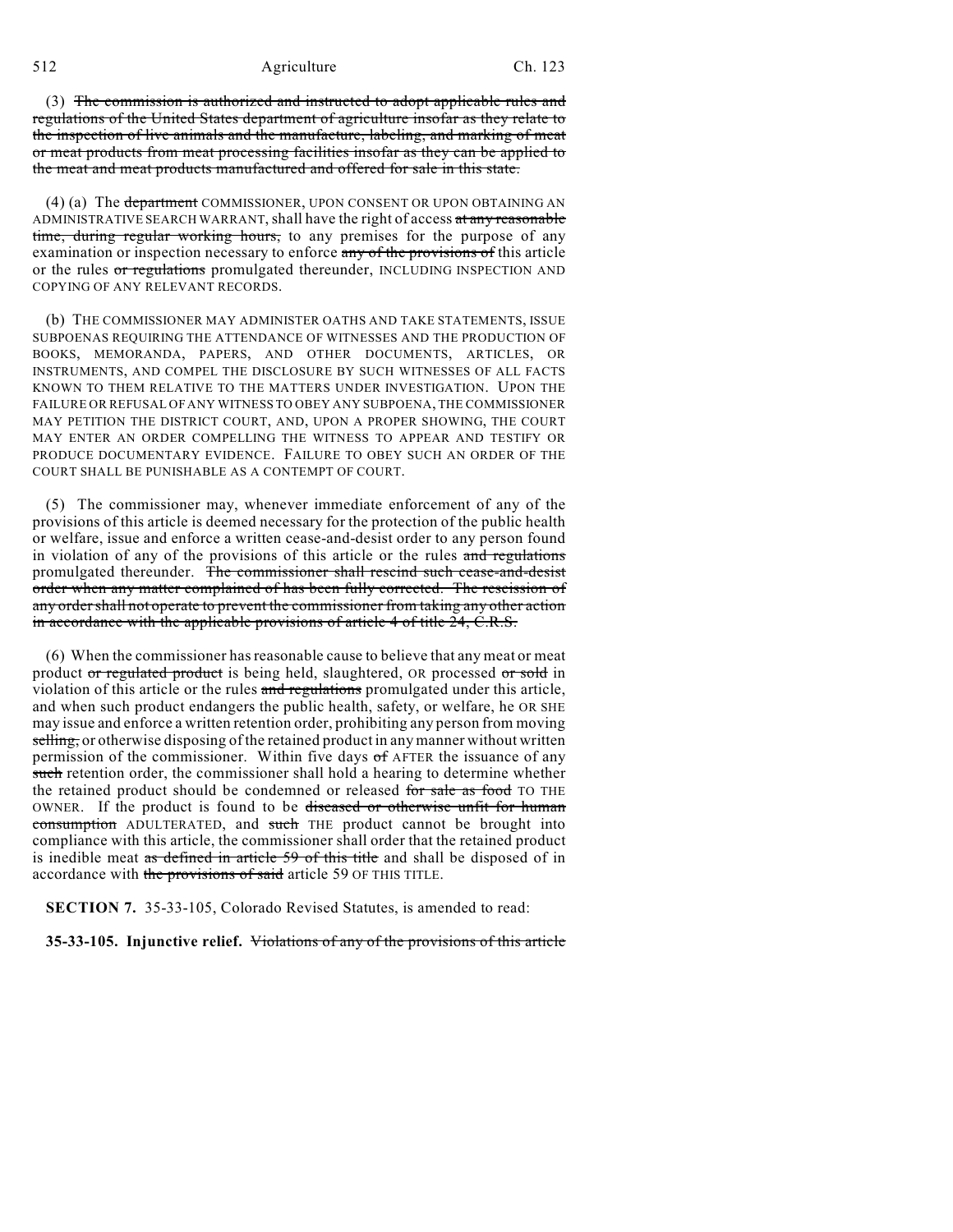or any rules and regulations promulgated pursuant to this article or any order of the commissioner issued under the authority of this article may be restrained or enjoined by any court of competent jurisdiction when all administrative remedies have been exhausted or when the commissioner determines that immediate and irreparable injury, loss, or damage will result from continued violation. The attorney general or the district attorney of the judicial district in which a cause of action arises pursuant to this section, at the request of the commissioner, shall bring an action seeking an order or injunction pursuant to this section WHENEVER THE COMMISSIONER POSSESSES SUFFICIENT EVIDENCE SATISFACTORY TO HIM OR HER INDICATING THAT ANY PERSON HAS ENGAGED IN OR IS ABOUT TO ENGAGE IN ANY ACT OR PRACTICE CONSTITUTING A VIOLATION OF ANY PROVISION OF THIS ARTICLE OR OF ANY RULE PROMULGATED UNDER THIS ARTICLE, THE COMMISSIONER MAY APPLY TO ANY COURT OF COMPETENT JURISDICTION TO TEMPORARILY OR PERMANENTLY RESTRAIN OR ENJOIN THE ACT OR PRACTICE IN QUESTION AND TO ENFORCE COMPLIANCE WITH THIS ARTICLE OR ANY RULE OR ORDER UNDER THIS ARTICLE. IN ANY SUCH ACTION, THE COMMISSIONER SHALL NOT BE REQUIRED TO PLEAD OR PROVE IRREPARABLE INJURY OR THE INADEQUACY OF THE REMEDY AT LAW. UNDER NO CIRCUMSTANCES SHALL THE COURT REQUIRE THE COMMISSIONER TO POST A BOND.

**SECTION 8.** 35-33-107 (2) and (3), Colorado Revised Statutes, are amended to read:

**35-33-107. Exemptions.** (2) Any retail grocery store in which seventy-five percent or more of the business results from retail sales of products other than bulk meat shall be exempt from the licensing requirements of this article; however, all other provisions of this article relating to advertising and sale of meat or meat products shall apply.

(3) Any person who holds an establishment number issued by the United States department of agriculture for purposes of inspection and does not sell meat or meat products at retail or engage in the custom processing of meat animals shall be exempt from the requirements of this article. except that any such person shall be subject to the requirements of section 35-33-204.

**SECTION 9. Repeal.** 35-33-108, Colorado Revised Statutes, is repealed as follows:

**35-33-108. Operators not warehousemen.** Operators of locker plants or processors or any establishment which processes meat or meat products or food products for frozen storage shall not be construed to be warehousemen.

**SECTION 10.** 35-33-201 (1), (2), (4), (5), (6), (7), (8), (9), and (10), Colorado Revised Statutes, are amended to read:

**35-33-201. Custom processing facilities - operation.** (1) The meat EACH CUSTOM processing activities of any facility licensed under this article or under article 11 of title 12, C.R.S., shall be conducted in a safe and sanitary manner MUST BE OPERATED AND MAINTAINED IN A MANNER SUFFICIENT TO PREVENT THE CREATION OF UNSANITARY CONDITIONS AND TO ENSURE THAT MEAT OR MEAT PRODUCTS ARE NOT ADULTERATED.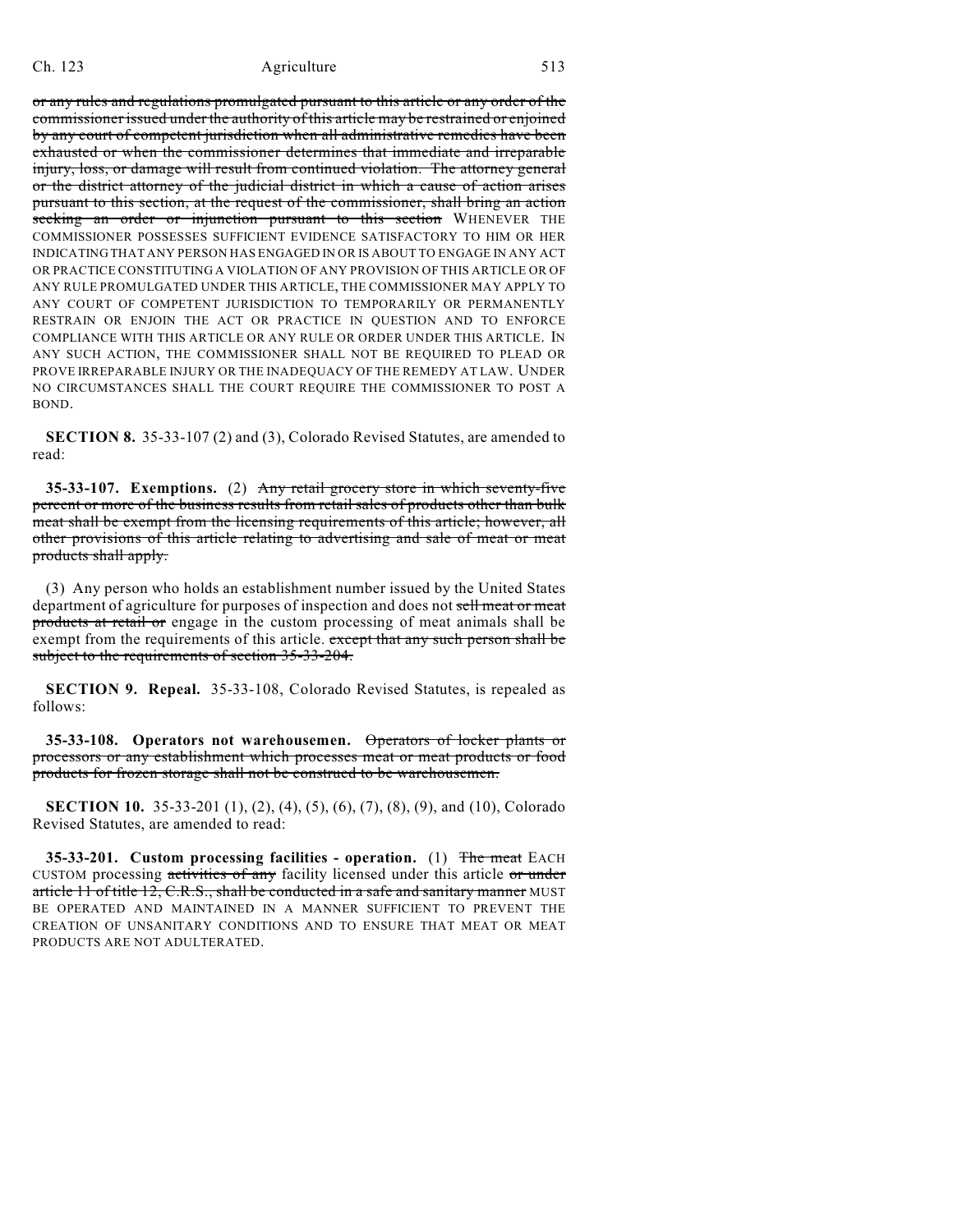(2) Only employees of such facility shall be allowed in the processing area while processing is underway. In no case shall anyone other than an employee be allowed or required to assist in any processing, wrapping, or labeling operation.

(4) Poultry shall be slaughtered in accordance with good commercial practices and in a manner that will result in thorough bleeding and assure that breathing has stopped prior to scalding. Rabbits shall be stunned before killing.

(5) Eviscerating shall be conducted in a sanitary manner.

(6) Unpackaged or uncovered regulated MEAT OR MEAT products shall not be moved through the slaughter, holding, or refuse rooms or areas.

(7) All poultry and rabbits shall be chilled immediately after processing so that the internal temperature is reduced to a temperature established by the department by rule and sufficient to protect the public health.

(8) Chilling and draining practices shall be such that moisture absorption and retention are minimized.

(9) (a) Carcasses or parts of carcasses found to be affected with any disease or condition rendering them unfit for human consumption ADULTERATED OR INEDIBLE MEAT shall be condemned, decharacterized SO AS TO UNEQUIVOCALLY PRECLUDE ITS USE FOR HUMAN FOOD and SHALL BE disposed of by methods approved by the commissioner.

(b) Decharacterization of adulterated contaminated, decomposed, or diseased INEDIBLE meat shall be accomplished by freely slashing and covering all exposed surfaces with an edible green dye, charcoal, or such other methods as may be approved by the commissioner.

(10) All meat and meat products resulting from the custom processing or slaughter of uninspected animals:

(a) Shall, AS SOON AS IS PRACTICABLE, be MARKED OR CODED WITH THE OWNER'S NAME AND marked "NOT FOR SALE" in letters not less than three-eighths of an inch in height;

(b) Each uninspected carcass, half, or quarter, must be marked "NOT FOR SALE" with an ink brand before being placed in a freezer unit. Livers, hearts, and tongues must be marked "NOT FOR SALE" with an ink brand before they leave the kill floor. Each package of meat or meat products custom slaughtered or processed Shall, WHEN PACKAGED, be marked or coded with the owner's name, the date of wrapping of the package, and the package contents, and shall be labeled "NOT FOR SALE"; AND

(c) SHALL BE RETURNED TO THE OWNER OR DECHARACTERIZED AND DISPOSED OF BY METHODS APPROVED BY THE COMMISSIONER, EXCEPT FOR UNCLAIMED MEAT FROM WILDLIFE SUBJECT TO THE JURISDICTION OF THE COLORADO DIVISION OF WILDLIFE, WHICH SHALL BE DONATED OR DISPOSED OF IN ACCORDANCE WITH ANY APPLICABLE STATE OR FEDERAL HEALTH OR WILDLIFE LAWS.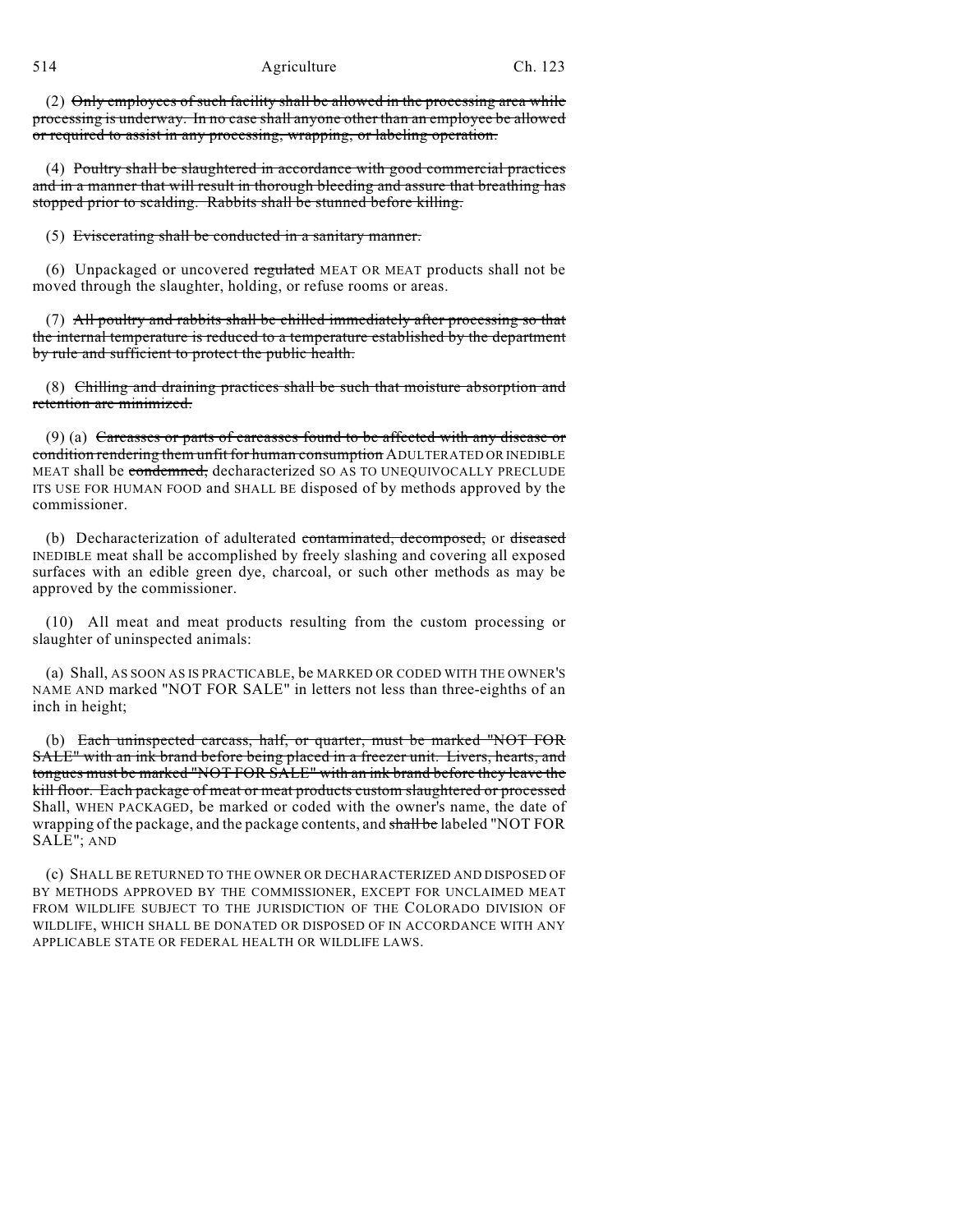**SECTION 11.** 35-33-202, Colorado Revised Statutes, is amended to read:

**35-33-202. Record-keeping requirements.** (1) (a) Every CUSTOM processor of live poultry or rabbits shall maintain records of their purchase and slaughter, including EACH CUSTOMER TRANSACTION, INCLUDING, AT A MINIMUM:

(I) The date of  $\frac{a}{x+y}$  THE transaction;

(II) the number purchased, A DESCRIPTION OF THE MEAT OR MEAT PRODUCTS processed, or slaughtered, and INCLUDING SPECIES AND QUANTITY;

(III) The name and address of the seller OWNER; AND

(IV) SUCH OTHER INFORMATION AS MAY BE REQUIRED BY RULE OF THE COMMISSIONER.

(b) Such THE records MAINTAINED PURSUANT TO PARAGRAPH (a) OF THIS SUBSECTION (1) shall be KEPT FOR AT LEAST TWO YEARS AND made available to the commissioner on demand.

(2) Every person operating a facility engaging in the custom processing of meat animals other than poultry and rabbits shall maintain records of all animals processed, the name and address of the seller or owner, and whether the animal processed was inspected by the United States department of agriculture or was exempt from inspection.

**SECTION 12.** 35-33-203, Colorado Revised Statutes, is amended to read:

**35-33-203. Slaughter methods.** (1) No CUSTOM processor shall shackle, hoist, or otherwise bring livestock ANIMALS into position for slaughter or shall slaughter or bleed livestock ANIMALS except by humane methods.

(2) The commissioner shall MAY promulgate rules that conform substantially to the rules and regulations of the secretary of agriculture of the United States pursuant to the federal "Humane Methods of Slaughter Act of 1958", as amended; but the use of a manually operated hammer, sledge, or poleax shall not be permitted.

**SECTION 13. Repeal.** 35-33-204, Colorado Revised Statutes, is repealed as follows:

**35-33-204. Sale of adulterated or diseased meat.** (1) Notwithstanding any other provision of this article, it is unlawful for any person to receive for the purpose of slaughter, slaughter, sell, expose for sale, can or pack for the purposes of transportation or sale, or give away for use as human food, any meat which such person knows or has reason to know is:

(a) Adulterated, as defined in section 25-5-410, C.R.S.; or

(b) Diseased or came from the carcass of an animal that died from disease or exposure or was not slaughtered for the purpose of human consumption.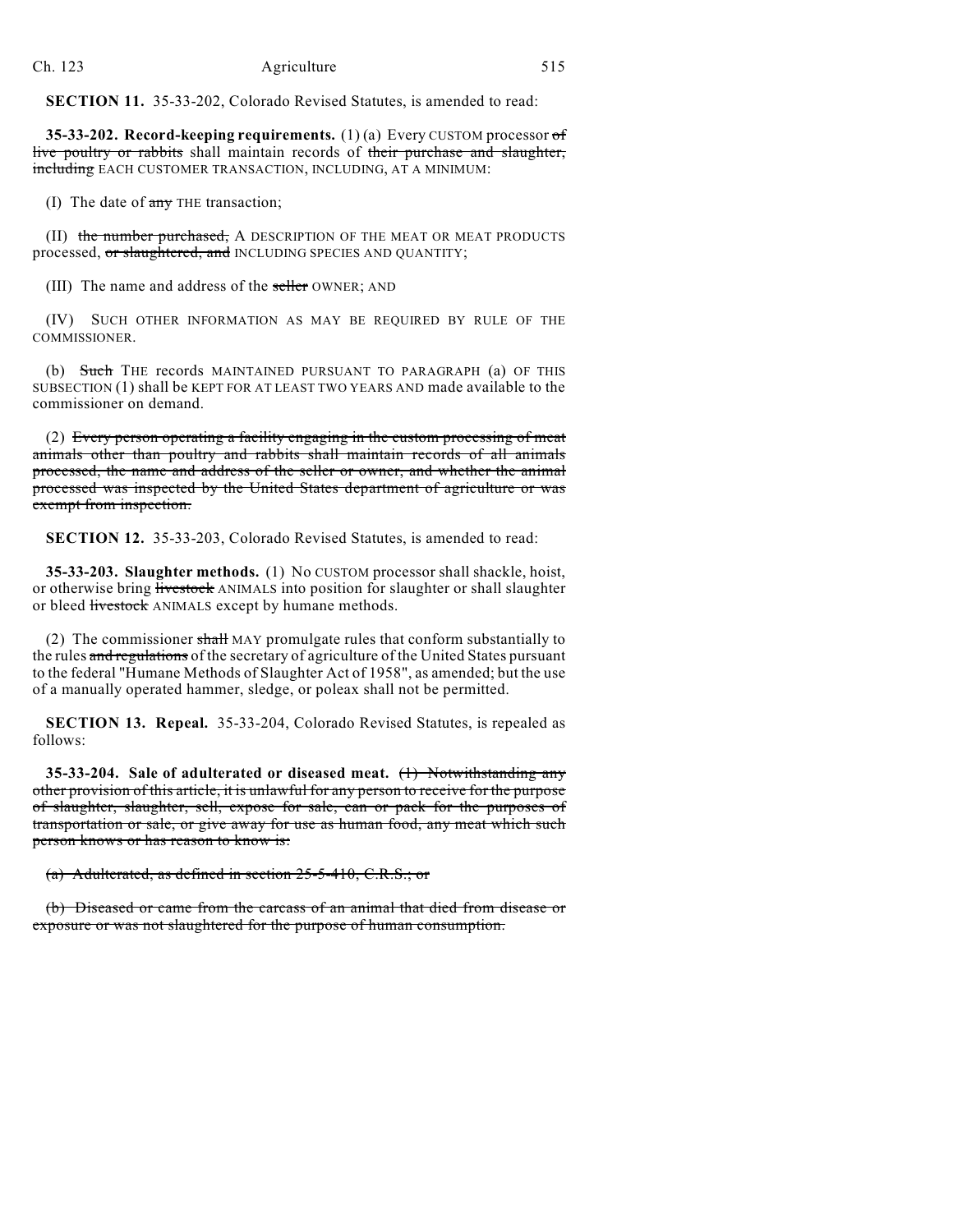## 516 Agriculture Ch. 123

(2) (a) Any person who violates paragraph (a) of subsection (1) of this section commits a class 2 misdemeanor and shall be punished as provided in section 18-1.3-501, C.R.S.

(b) Any person who violates paragraph (b) of subsection (1) of this section commits a class 5 felony and shall be punished as provided in section 18-1.3-401, C.R.S.

**SECTION 14.** Part 2 of article 33 of title 35, Colorado Revised Statutes, is amended BY THE ADDITION OF THE FOLLOWING NEW SECTIONS to read:

**35-33-203.5. Freezing prior to delivery.** UNLESS OTHERWISE REQUESTED BY THE OWNER, ALL MEAT OR MEAT PRODUCTS SHALL BE SHARP FROZEN BEFORE DELIVERY.

**35-33-206. License required - application - inspection - issuance.** (1) ANY PERSON WHO DESIRES TO OPERATE A CUSTOM PROCESSING FACILITY SHALL FIRST OBTAIN A LICENSE FROM THE DEPARTMENT. A SEPARATE LICENSE SHALL BE REQUIRED FOR EACH CUSTOM PROCESSING FACILITY. THE APPLICATION SHALL BE IN WRITING ON FORMS SUPPLIED BY THE DEPARTMENT, SHALL SET FORTH SUCH INFORMATION AS MAY BE REQUIRED BY THE DEPARTMENT, AND SHALL BE ACCOMPANIED BY ANY REQUIRED FEES.

(2) UPON THE APPLICANT'S SUBMISSION OF AN APPLICATION FOR A LICENSE AND PAYMENT OF THE REQUIRED FEES, THE DEPARTMENT SHALL INSPECT FACILITIES AND PREMISES AT THE LOCATION TO BE LICENSED AND, IF IT FINDS THAT THE EQUIPMENT, FACILITIES, SURROUNDING PREMISES, AND OPERATION OF SUCH ESTABLISHMENT COMPLY WITH THIS ARTICLE AND THE RULES ESTABLISHED PURSUANT THERETO, THE DEPARTMENT SHALL ISSUE A LICENSE TO OPERATE UNLESS THE DEPARTMENT FINDS THAT THERE ARE GROUNDS FOR DENIAL OR REFUSAL TO RENEW A LICENSE PURSUANT TO SECTION 35-33-208.

(3) THE LICENSE SHALL BE VALID FOR THE PERIOD FROM THE DATE OF ISSUANCE UNTIL THE EXPIRATION DATE ESTABLISHED BY THE COMMISSIONER BY RULE AND, EXCEPT FOR GOOD CAUSE SHOWN, SHALL BE RENEWED ANNUALLY THEREAFTER.

(4) A LICENSE SHALL NOT BE TRANSFERABLE TO A NEW OWNER OR LOCATION.

(5) ANY PERSON WHO OPERATES A CUSTOM PROCESSING FACILITY WITHOUT A VALID LICENSE THEREFOR COMMITS A CLASS 2 MISDEMEANOR AND SHALL BE PUNISHED AS PROVIDED IN SECTION 18-1.3-501, C.R.S.

**35-33-207. License fees.** (1) THE FEE FOR EACH LICENSE UNDER THIS ARTICLE SHALL BE ESTABLISHED BY THE COMMISSION. THERE SHALL BE NO REDUCTION OF A LICENSE FEE FOR ANY FRACTIONAL PART OF A YEAR. THE FEE SCHEDULE SHALL COVER ALL DIRECT AND INDIRECT COSTS ASSOCIATED WITH THE LICENSING, INSPECTION, AND REGULATION OF CUSTOM PROCESSORS.

(2) ANY PERSON WHO FAILS TO RENEW A LICENSE ON OR BEFORE THE EXPIRATION DATE OF THE LICENSE SHALL PAY A LATE FEE, AS ESTABLISHED BY THE COMMISSION, IN ADDITION TO THE LICENSE FEE.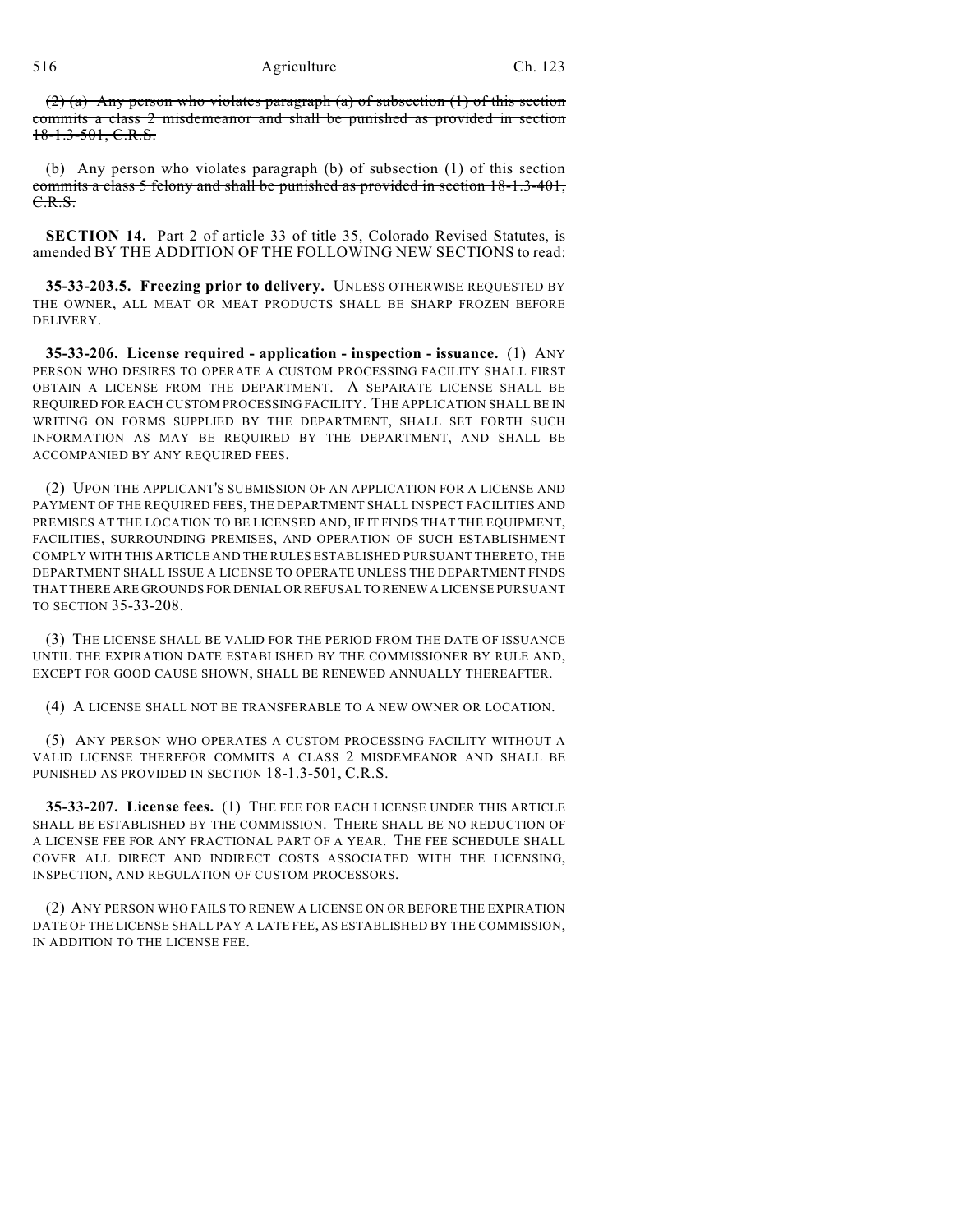(3) ALL FEES COLLECTED PURSUANT TO THIS SECTION SHALL BE DEPOSITED IN THE STATE TREASURY AND CREDITED TO THE INSPECTION AND CONSUMER SERVICES CASH FUND CREATED IN SECTION 35-1-106.5.

**35-33-208. Disciplinary actions - grounds.** (1) IN ACCORDANCE WITH THE "STATE ADMINISTRATIVE PROCEDURE ACT", ARTICLE 4 OF TITLE 24, C.R.S., THE COMMISSIONER MAY DENY, SUSPEND, REVOKE, RESTRICT, REFUSE TO RENEW, OR PLACE ON PROBATION THE LICENSE OF ANY APPLICANT OR LICENSEE WHO:

(a) MAKES A FALSE STATEMENT OR MISREPRESENTATION ON AN APPLICATION FOR A LICENSE OR RENEWAL;

(b) HAS HAD A PREVIOUS LICENSE OR ANY EQUIVALENT AUTHORIZATION TO ENGAGE IN ACTIVITIES REGULATED UNDER THIS ARTICLE REVOKED, SUSPENDED, OR DENIED BY ANY AUTHORITY AUTHORIZED TO GRANT SUCH LICENSE OR AUTHORIZATION IN THIS OR ANY OTHER STATE;

(c) HAS FAILED TO COMPLY WITH OR VIOLATED ANY PROVISION OF THIS ARTICLE OR ANY RULE PROMULGATED BY THE COMMISSIONER PURSUANT TO THIS ARTICLE; OR

(d) FAILS TO OBEY ANY LAWFUL ORDER OF THE COMMISSIONER.

**SECTION 15. Repeal.** Part 3 of article 33 of title 35, Colorado Revised Statutes, is repealed.

**SECTION 16. Repeal.** 35-33-401, 35-33-402, 35-33-403, and 35-33-404, Colorado Revised Statutes, are repealed.

**SECTION 17.** 35-33-405, Colorado Revised Statutes, is amended to read:

**35-33-405. Violations - civil penalties - disposition.** (1) In addition to the criminal penalties PENALTY prescribed in sections  $35-33-204(2)$  and  $35-33-302(12)$ SECTION 35-33-406, any person who violates any provision of this article OR ANY RULE PROMULGATED UNDER THIS ARTICLE shall also be subject to a civil penalty of not more than seven hundred fifty dollars per violation for each day of violation.

(2) The assessment and amount of any penalty under this section shall be left to the discretion of the commissioner, but shall be subject to judicial review at the instance of the party against whom the penalty is assessed. In reviewing any penalty assessed under this section the court shall consider the appropriateness of the penalty to the infraction. Any penalty assessed under this section may be collected by the department in an action instituted in any court of competent jurisdiction.

(2) ANY PERSON WHO VIOLATES THIS ARTICLE OR ANY RULE PROMULGATED UNDER THIS ARTICLE IS SUBJECT TO A CIVIL PENALTY, AS DETERMINED BY THE COMMISSIONER OR A COURT OFCOMPETENT JURISDICTION. THE MAXIMUM PENALTY SHALL NOT EXCEED SEVEN HUNDRED FIFTY DOLLARS PER VIOLATION; EXCEPT THAT SUCH PENALTY MAY BE DOUBLED IF IT IS DETERMINED, AFTER NOTICE AND AN OPPORTUNITY FOR HEARING, THAT THE PERSON HAS VIOLATED THE PROVISION OR RULE FOR THE SECOND TIME. EACH DAY THE VIOLATION OCCURS SHALL CONSTITUTE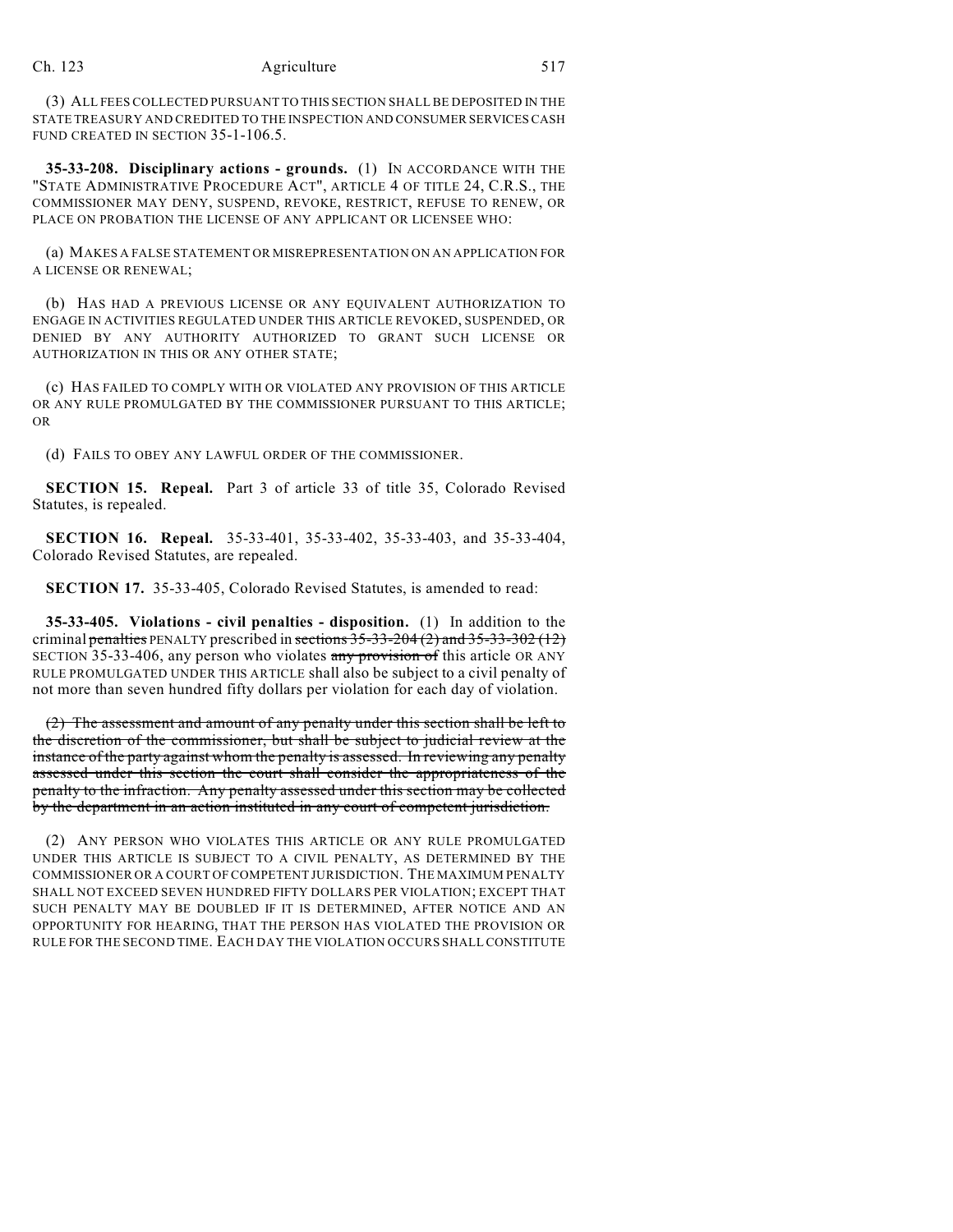A SEPARATE VIOLATION.

(3) NO CIVIL PENALTY MAY BE IMPOSED BY THE COMMISSIONER UNLESS THE PERSON CHARGED IS GIVEN NOTICE AND OPPORTUNITY FOR A HEARING PURSUANT TO ARTICLE 4 OF TITLE 24, C.R.S.

(4) IF THE COMMISSIONER IS UNABLE TO COLLECT SUCH CIVIL PENALTY OR IF ANY PERSON FAILS TO PAY ALL OR A SET PORTION OF THE CIVIL PENALTY AS DETERMINED BY THE COMMISSIONER, THE COMMISSIONER MAY BRING SUIT TO RECOVER SUCH AMOUNT PLUS COSTS AND ATTORNEY FEES BY ACTION IN ANY COURT OF COMPETENT JURISDICTION.

(5) BEFORE IMPOSING ANY CIVIL PENALTY, THE COMMISSIONER OR A COURT OF COMPETENT JURISDICTION MAY CONSIDER THE EFFECT OF SUCH PENALTY ON THE BUSINESS.

 $(3)$  (6) Any penalty collected under this section shall be transmitted to the state treasurer, who shall credit the same to the inspection and consumer services cash fund created in section 35-1-106.5.

**SECTION 18.** 35-33-406, Colorado Revised Statutes, is amended to read:

**35-33-406. Violations - criminal penalty.** Any person who violates the provisions of this article or any rule or regulation promulgated under this article commits a class 2 misdemeanor and shall be punished as provided in section 18-1.3-501, C.R.S.

**SECTION 19.** 35-33-407, Colorado Revised Statutes, is amended to read:

**35-33-407. Repeal of article.** This article is repealed, effective July 1, 2009 2018. Prior to such repeal, the licensing functions of the department shall be reviewed as provided for in section 24-34-104, C.R.S.

**SECTION 20.** Title 35, Colorado Revised Statutes, is amended BY THE ADDITION OF A NEW ARTICLE to read:

## **ARTICLE 33.5 Sale of Meat**

# PART 1 GENERAL PROVISIONS

**35-33.5-101. Short title.** THIS ARTICLE SHALL BE KNOWN AND MAY BE CITED AS THE "SALE OF MEAT ACT".

**35-33.5-102. Legislative declaration.** THE GENERAL ASSEMBLY DECLARES THAT THE PURPOSE OF THIS ARTICLE IS TO REGULATE THE SALE OF MEAT INTENDED FOR HUMAN CONSUMPTION. THE GENERAL ASSEMBLY FINDS THAT THE SALE OF MEAT PLAYS AN IMPORTANT PART IN THE ECONOMY OF THIS STATE AND THAT TO MAINTAIN THE INTEGRITY OF THIS INDUSTRY AND TO PROTECT THE PUBLIC WELFARE IT IS ESSENTIAL THAT THE SALE OF MEAT OCCURS IN A NONDECEPTIVE MANNER. IT IS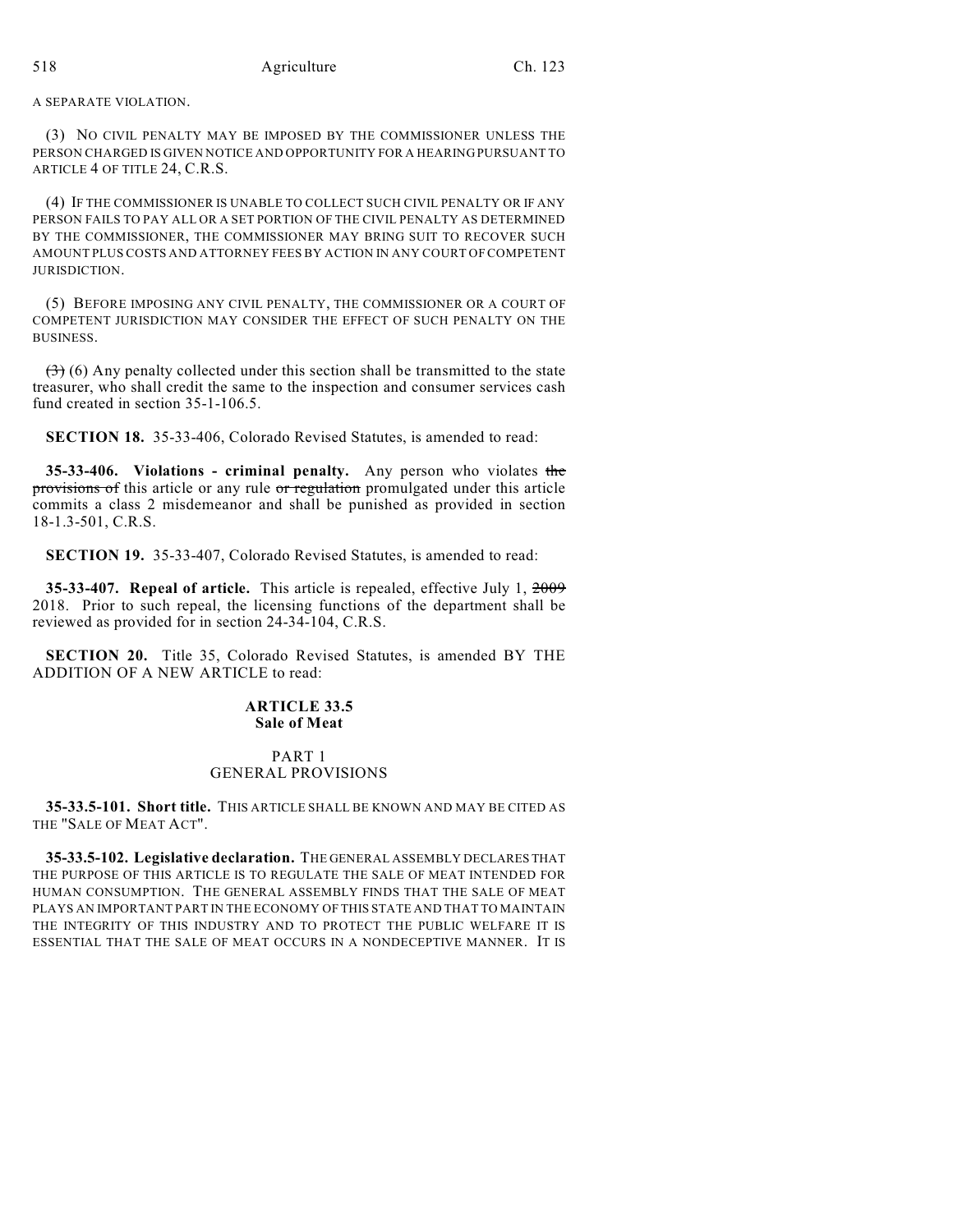THEREFORE NECESSARY TO PROVIDE FOR THE REGULATION OF THE SALE OF MEAT.

**35-33.5-103. Scope - applicability.** (1) THIS ARTICLE SHALL APPLY TO ALL SALES OF REGULATED PRODUCTS OR ADVERTISEMENTS CONTAINING AN OFFER TO SELL REGULATED PRODUCTS:

(a) IN BULK OR AS A BUNDLE; OR

(b) ON CREDIT, OR SUBJECT TO AN INSTALLMENT OR OTHER PAYMENT PLAN OR AS PART OF A HOME FOOD SERVICE PLAN INCLUDING CUT AND PACKAGED MEATS INTENDED FOR STORAGE IN A HOME FREEZER OR OTHER COLD STORAGE FACILITY.

**35-33.5-104. Definitions.** AS USED IN THIS ARTICLE, UNLESS THE CONTEXT OTHERWISE REQUIRES:

(1) "ADVERTISEMENT" MEANS A COMMUNICATION, BY OR THROUGH ANY MEDIUM, INTENDED TO SOLICIT OR PROMOTE THE SALE OF ANY PRODUCT OR SERVICE:

(a) REGULATED BY THIS ARTICLE;

(b) PRODUCED OR PROVIDED BY ANY PERSON REGULATED BY THIS ARTICLE; OR

(c) THE PRODUCTION OR PROVISION OF WHICH IS REGULATED BY THIS ARTICLE.

(2) "BULK MEAT" MEANS MEAT CONSISTING OF WHOLE CARCASSES, OR PARTS THEREOF, OF COMMERCIAL SIZE AND REQUIRING FURTHER CUTTING INTO CUTS OF RETAIL SIZE FOR INDIVIDUAL CONSUMPTION.

(3) "BUNDLE" MEANS INDIVIDUALLY WRAPPED CUTS OF MEAT PACKAGED TOGETHER FOR SALE AS A SINGLE UNIT.

(4) "COMMISSION" MEANS THE STATE AGRICULTURAL COMMISSION.

(5) "COMMISSIONER" MEANS THE COMMISSIONER OF AGRICULTURE OR HIS OR HER AUTHORIZED AGENT.

(6) "DEPARTMENT" MEANS THE DEPARTMENT OF AGRICULTURE.

(7) "FOOD" AND "FOOD PRODUCTS" MEANS ALL ARTICLES USED FOR FOOD, DRINK, CONFECTIONERY, OR CONDIMENT BY HUMANS, WHETHER SIMPLE, MIXED, OR COMPOUND, AND ANY SUBSTANCE USED AS A CONSTITUENT IN THE MANUFACTURE THEREOF.

(8) "HOME FOOD SERVICE PLAN" MEANS AN ARRANGEMENT FOR THE SALE AND DELIVERY OF FOOD TO A CONSUMER, WHETHER OR NOT THE CONSUMER IS REQUIRED TO PAY A MEMBERSHIP FEE OR SIMILAR CHARGE AND WHETHER OR NOT ANY NONFOOD ITEM, INCLUDING DURABLE CONSUMER GOODS OR SERVICES, IS INCLUDED WITH THE FOOD, IF:

(a) THE ARRANGEMENT IS MADE BY MEANS OF A PERSONAL MEETING AT THE CONSUMER'S HOME; AND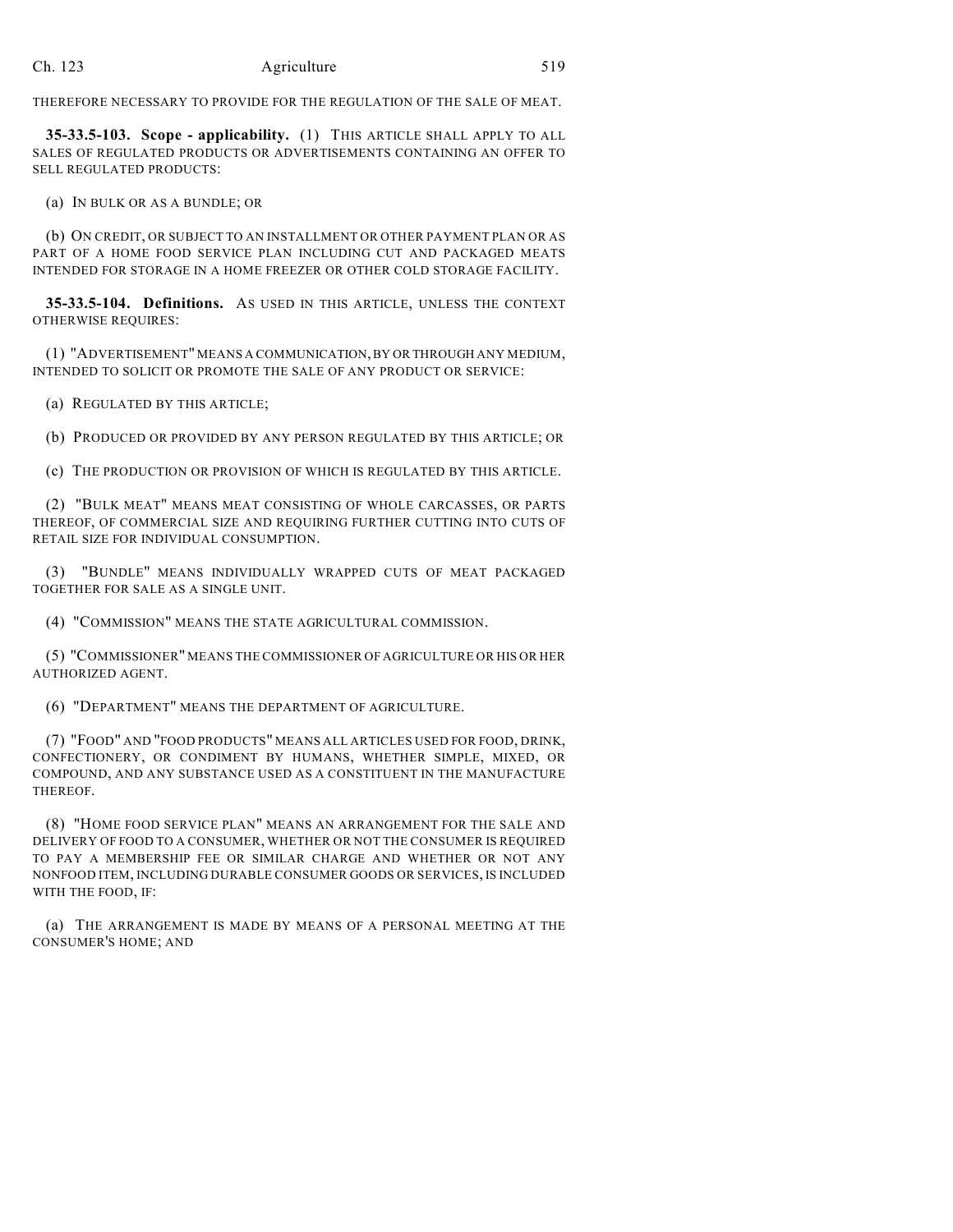(b) THE FOOD CONSISTS OF OR INCLUDES ANY MEAT OR MEAT PRODUCTS.

(9) "MEAT OR MEAT PRODUCTS" MEANS CARCASSES OR PARTS OF CARCASSES DERIVED FROM ANY ANIMALS USED FOR FOOD.

(10) "REGULATED PRODUCT" MEANS ANY MEAT OR MEAT PRODUCTS SOLD AS BULK MEAT OR IN A BUNDLE; ANY FOOD THAT IS SOLD OR GIVEN AWAY AS AN INCENTIVE OR BONUS CONNECTED WITH THE SALE OF MEAT OR MEAT PRODUCTS; ANY FOOD PRODUCT INTENDED FOR HUMAN CONSUMPTION THAT IS SOLD OR GIVEN AWAY AS A PART OF ANY HOME FOOD SERVICE PLAN.

(11) "REPRESENT" OR "REPRESENTATION" REFERS TO THE USE OF ANY ORAL OR WRITTEN STATEMENT, ADVERTISEMENT, LABEL, DISPLAY, PICTURE, ILLUSTRATION, OR SAMPLE.

(12) "SHARP FROZEN" MEANS THE PROCESS OF REFRIGERATION SUFFICIENT TO REDUCE EVERY PORTION OF ANY MEAT OR MEAT PRODUCT TO A TEMPERATURE OF ZERO DEGREES FAHRENHEIT OR LESS IN FIVE HOURS OR LESS.

**35-33.5-105. Commissioner of agriculture - powers and duties.** (1) THE COMMISSIONER IS HEREBY AUTHORIZED TO ESTABLISH RULES AND STANDARDS PERTAINING TO THE SALE OF MEAT OR MEAT PRODUCTS AND FOR HOME FOOD SERVICE PLANS TO THE END OF PROTECTING THE PUBLIC FROM DECEPTION, FRAUD, OR UNETHICAL SALES PRACTICES AND RECORD-KEEPING REQUIREMENTS.

(2) IT IS THE DUTY OF THE DEPARTMENT TO ENFORCE THIS ARTICLE AND THE RULES AND STANDARDS ESTABLISHED IN ACCORDANCE WITH THIS ARTICLE.

(3) (a) THE COMMISSIONER, UPON CONSENT OR UPON OBTAINING AN ADMINISTRATIVE SEARCH WARRANT, SHALL HAVE THE RIGHT OF ACCESS TO ANY PREMISES FOR THE PURPOSE OF ANY EXAMINATION OR INSPECTION NECESSARY TO ENFORCE THIS ARTICLE OR THE RULES PROMULGATED THEREUNDER, INCLUDING INSPECTION AND COPYING OF ANY RELEVANT RECORDS.

(b) THE COMMISSIONER MAY ADMINISTER OATHS AND TAKE STATEMENTS, ISSUE SUBPOENAS REQUIRING THE ATTENDANCE OF WITNESSES AND THE PRODUCTION OF BOOKS, MEMORANDA, PAPERS, AND OTHER DOCUMENTS, ARTICLES, OR INSTRUMENTS, AND COMPEL THE DISCLOSURE BY SUCH WITNESSES OF ALL FACTS KNOWN TO THEM RELATIVE TO THE MATTERS UNDER INVESTIGATION. UPON THE FAILURE OR REFUSAL OF ANY WITNESS TO OBEY ANY SUBPOENA, THE COMMISSIONER MAY PETITION THE DISTRICT COURT, AND, UPON A PROPER SHOWING, THE COURT MAY ENTER AN ORDER COMPELLING THE WITNESS TO APPEAR AND TESTIFY OR PRODUCE DOCUMENTARY EVIDENCE. FAILURE TO OBEY SUCH AN ORDER OF THE COURT SHALL BE PUNISHABLE AS A CONTEMPT OF COURT.

(4) THE COMMISSIONER MAY, WHENEVER IMMEDIATE ENFORCEMENT OF ANY OF THE PROVISIONS OF THIS ARTICLE IS DEEMED NECESSARY FOR THE PROTECTION OF THE PUBLIC HEALTH OR WELFARE, ISSUE AND ENFORCE A WRITTEN CEASE-AND-DESIST ORDER WITH RESPECT TO ANY PERSON FOUND IN VIOLATION OF ANY OF THE PROVISIONS OF THIS ARTICLE OR THE RULES PROMULGATED **THEREUNDER**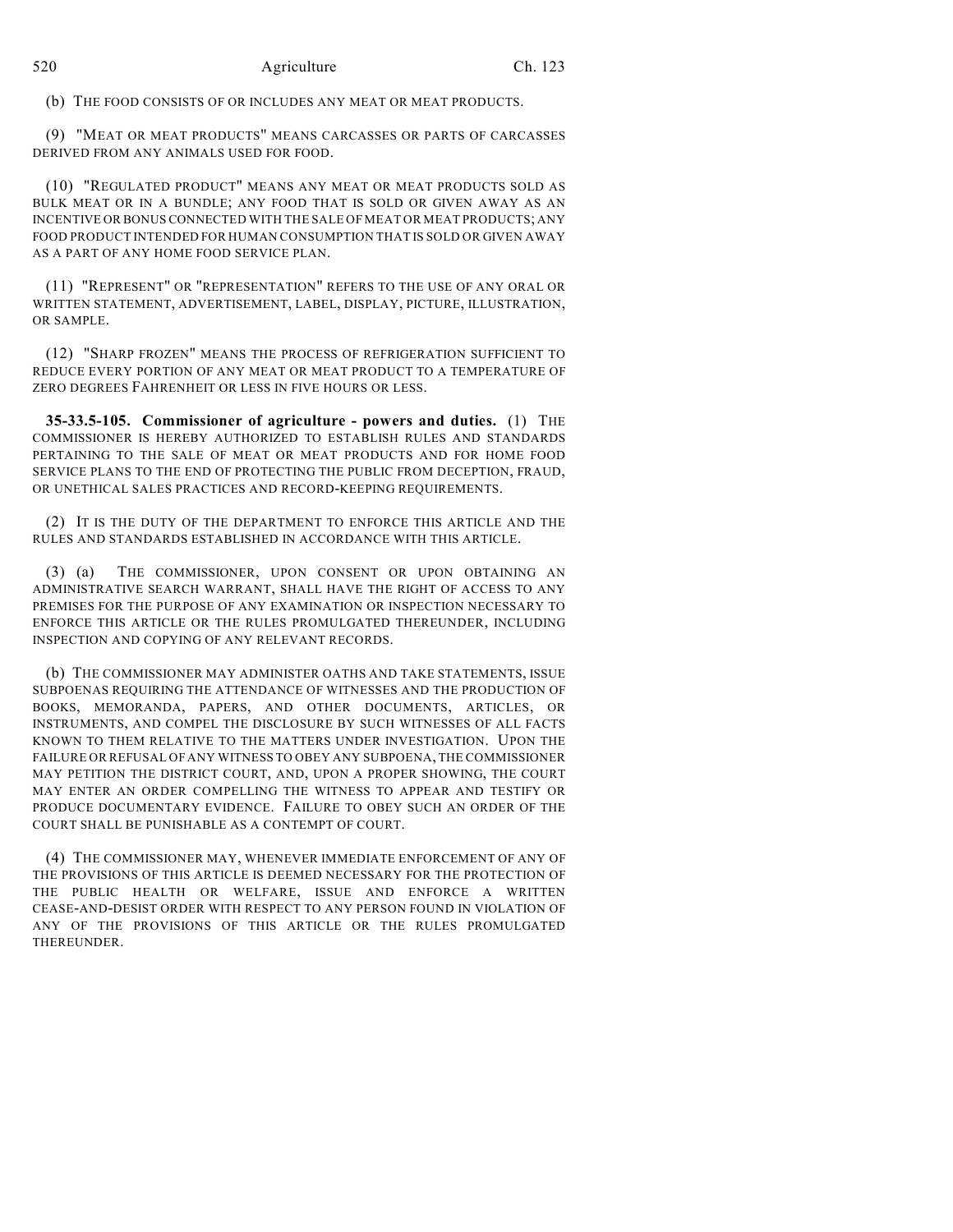**35-33.5-106. Injunctive relief.** WHENEVER THE COMMISSIONER POSSESSES SUFFICIENT EVIDENCE SATISFACTORY TO HIM OR HER INDICATING THAT ANY PERSON HAS ENGAGED IN OR IS ABOUT TO ENGAGE IN ANY ACT OR PRACTICE CONSTITUTING A VIOLATION OF ANY PROVISION OF THIS ARTICLE OR OF ANY RULE PROMULGATED UNDER THIS ARTICLE, THE COMMISSIONER MAY APPLY TO ANY COURT OF COMPETENT JURISDICTION TO TEMPORARILY OR PERMANENTLY RESTRAIN OR ENJOIN THE ACT OR PRACTICE IN QUESTION AND TO ENFORCE COMPLIANCE WITH THIS ARTICLE OR ANY RULE OR ORDER UNDER THIS ARTICLE. IN ANY SUCH ACTION, THE COMMISSIONER SHALL NOT BE REQUIRED TO PLEAD OR PROVE IRREPARABLE INJURY OR THE INADEQUACY OF THE REMEDY AT LAW. UNDER NO CIRCUMSTANCES SHALL THE COURT REQUIRE THE COMMISSIONER TO POST A BOND.

# PART 2

## SALES PRACTICES

**35-33.5-201. Method of sale.** ALL REGULATED PRODUCTS SHALL BE SOLD, AS SPECIFIED IN RULES OF THE COMMISSIONER.

**35-33.5-202. Advertisements.** (1) NO ADVERTISEMENT SHALL BE SUBJECT TO CHANGE WITHOUT NOTICE UNLESS SO STATED IN THE ADVERTISEMENT.

(2) ANY COMPARISON WITH PRODUCTS OTHER THAN THOSE ADVERTISED SHALL BE WITH PRODUCTS OF THE SAME GRADE OR QUALITY.

(3) THE PRICE OF ANY BULK MEAT SHALL BE QUOTED PER POUND.

(4) ANY SERVICE CHARGE INCIDENTAL TO THE PREPARATION OF A REGULATED PRODUCT FOR SALE THAT IS NOT INCLUDED IN THE PRICE PER POUND OF THE PRODUCT SHALL BE CLEARLY IDENTIFIED AS AN EXTRA AND SEPARATE CHARGE. THIS SHALL APPLY, WITHOUT LIMITATION, TO ANY MEMBERSHIP FEE OR ANY CHARGE OR FEE FOR CUTTING, FREEZING, WRAPPING, STORAGE, OR DELIVERY.

(5) NO ADVERTISEMENT SHALL REPRESENT THAT ANY PERSON EMPLOYED BY OR ACTING FOR OR ON BEHALF OF THE SELLER IS A NUTRITIONIST OR HOME ECONOMIST UNLESS SUCH PERSON HAS OBTAINED ANY APPLICABLE GOVERNMENT CERTIFICATION OR LICENSE, OR, WHERE NO CERTIFICATION OR LICENSE IS APPLICABLE, HAS COMPLETED SPECIALIZED TRAINING IN SUCH FIELDS OR IS OTHERWISE TECHNICALLY QUALIFIED BY EXPERIENCE OR TRAINING.

(6) NO ADVERTISEMENT SHALL REPRESENT THAT ANY TYPE OR QUANTITY OF ANY REGULATED PRODUCT OFFERED FOR SALE IS SUFFICIENT TO MEET ANY NUTRITIONAL OR DIETARY REQUIREMENTS WITHOUT DISCLOSING THE SOURCE OF THE STANDARDS ACCORDING TO WHICH SUCH REGULATED PRODUCT IS DETERMINED TO BE SUFFICIENT.

(7) NO ADVERTISEMENT SHALL REPRESENT THAT ANY REGULATED PRODUCT OR SERVICE HAS BEEN APPROVED BY ANY BETTER BUSINESS BUREAU, CHAMBER OF COMMERCE, SERVICE CLUB, FINANCIAL INSTITUTION, GOVERNMENT AGENCY, OR ANY OTHER CIVIC ORGANIZATION OR ANY OFFICIAL OR EMPLOYEE THEREOF OR THAT THE SELLER IS A MEMBER OF SUCH ORGANIZATION, UNLESS THE SELLER HAS WRITTEN DOCUMENTATION TO SUBSTANTIATE THE CLAIM, WHICH DOCUMENTATION SHALL BE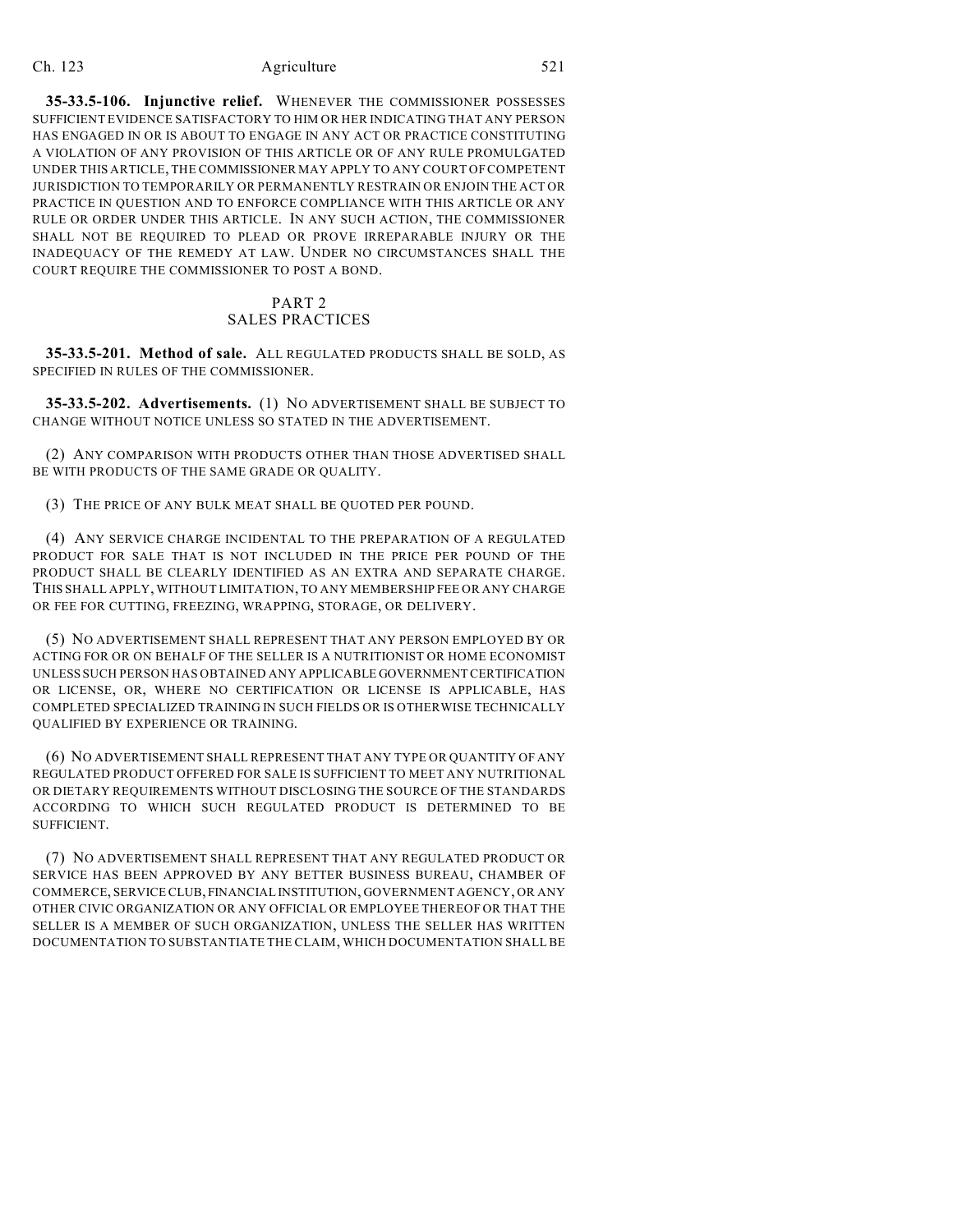MADE AVAILABLE UPON DEMAND TO ANY BUYER OR TO ANY AGENT OF THE DEPARTMENT.

(8) ANY REPRESENTATION IN ANY ADVERTISEMENT OF THE GRADE OR YIELD OF ANY REGULATED PRODUCT OFFERED FOR SALE SHALL CONFORM TO UNITED STATES DEPARTMENT OF AGRICULTURE STANDARDS FOR THE DESIGNATION OF MEAT GRADES. THE DESIGNATION "U.S." SHALL NOT BE USED WITH REFERENCE TO ANY PRODUCT NOT GRADED BY THE UNITED STATES DEPARTMENT OF AGRICULTURE; EXCEPT THAT THE TERM "U.S. INSPECTED" MAY BE USED WHEN THE PRODUCT HAS BEEN SO INSPECTED.

(9) ANY ADVERTISEMENT OFFERING TO SELL MEAT AS A "SIDE", "HALF", "QUARTER", OR SIMILAR UNIT SHALL CONTAIN THE FOLLOWING WARNING IN CAPITAL LETTERS: "MEAT SOLD BY WEIGHT DETERMINED BEFORE PROCESSING. ACTUAL YIELD WILL BE LESS."

(10) ANY ADVERTISEMENT OFFERING FOR SALE A "SIDE", "QUARTER", OR "HALF" OF BEEF AND CONTAINING A LIST OF CUTS PURPORTEDLY FROM SUCH "SIDE", "QUARTER", OR "HALF" SHALL LIST ONLY CUTS THAT ARE ANATOMICALLY CORRECT COMPONENTS OF THE INDICATED PART OF THE CARCASS.

(11) A PERSON SHALL NOT USE AN ADVERTISEMENT THAT CONSTITUTES ALL OR PART OF A DECEPTIVE TRADE PRACTICE AS DEFINED IN SECTION  $6-1-105$  (1) (e), (1)  $(i)$ ,  $(1)$   $(i)$ ,  $(1)$   $(l)$ ,  $OR$   $(1)$   $(n)$ ,  $C.R.S.,$  IN CONNECTION WITH REGULATED PRODUCTS OR SERVICES SUBJECT TO THIS ARTICLE.

(12) ANY PERSON VIOLATING THIS SECTION COMMITS A CLASS 2 MISDEMEANOR AND SHALL BE PUNISHED AS PROVIDED IN SECTION 18-1.3-501, C.R.S.

(13) NOTHING IN THIS SECTION SHALL BE CONSTRUED TO LIMIT OR PREEMPT THE APPLICATION OF ARTICLE 1 OF TITLE 6, C.R.S.

**35-33.5-203. Documentation of sales.** (1) ANY SALE OFBULK MEAT OR A HOME FOOD SERVICE PLAN SHALL BE DOCUMENTED IN A WRITTEN CONTRACT, WHICH SHALL CONTAIN, AT A MINIMUM:

(a) THE FULL NAME AND ADDRESS OF THE SELLER;

(b) THE NAME AND ADDRESS OF THE BUYER;

(c) THE DATE OF THE SALE;

(d) WEIGHT AND PRICING INFORMATION AS REQUIRED BY RULE;

(e) THE TOTAL PRICE TO BE PAID BY THE BUYER, INCLUDING, WITHOUT LIMITATION, ANY APPLICABLE CHARGES FOR CUTTING, FREEZING, WRAPPING, PACKAGING, DELIVERY, FREEZER OR LOCKER RENTAL, INSURANCE, AND ANY INTEREST, FINANCE CHARGE, SERVICE CHARGE, OR MEMBERSHIP CHARGE;

(f) THE TOTAL WEIGHT OF ALL REGULATED PRODUCTS, INCLUDING SEPARATELY ITEMIZED WEIGHTS FOR EACH REGULATED PRODUCT;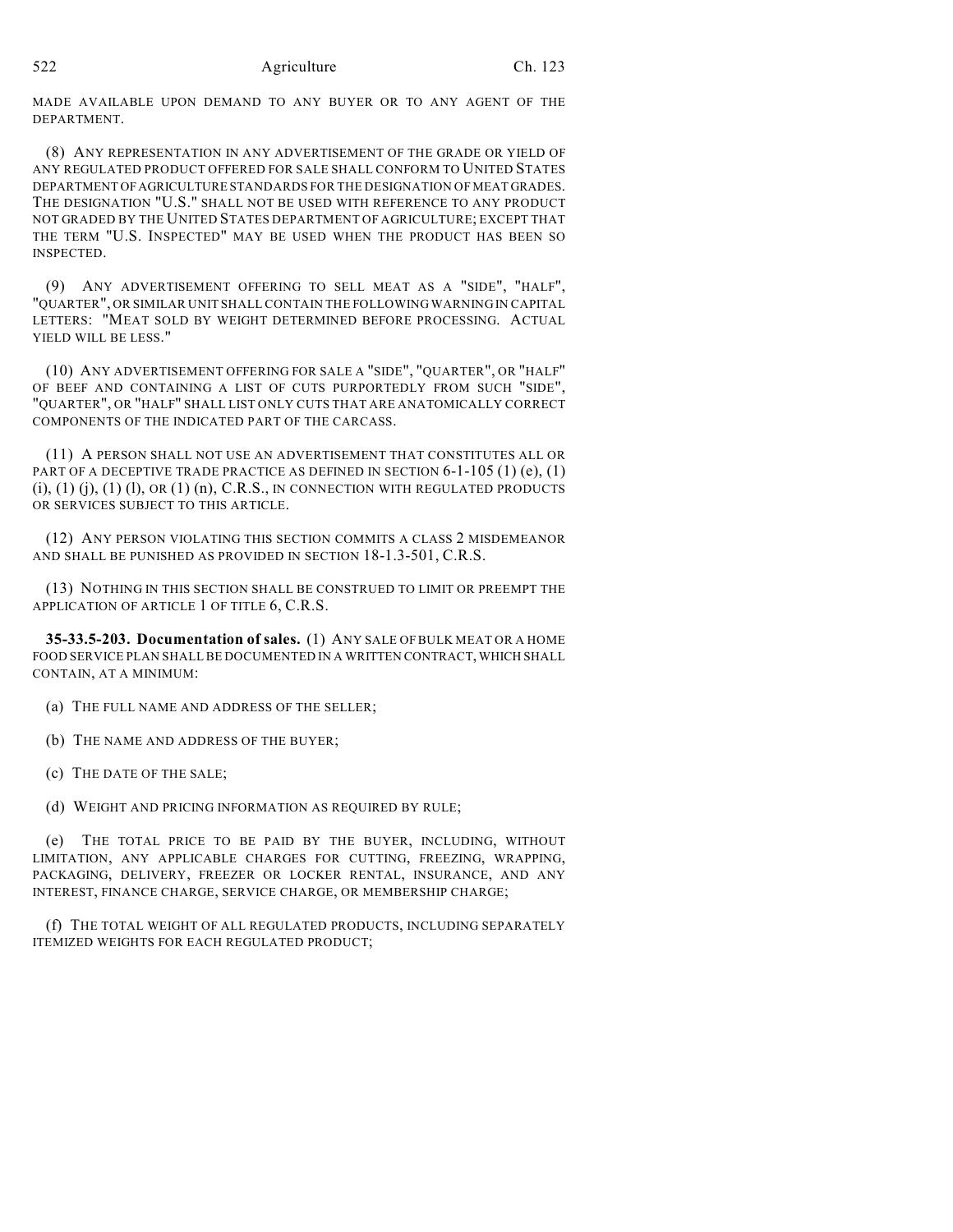(g) A SEPARATE ITEMIZATION OF ALL NONFOOD CHARGES;

(h) THE MAKE, MODEL NUMBER, AND CUBIC-FOOT CAPACITY OF ANY LOCKER, FREEZER, OR OTHER APPLIANCE OR FACILITY SOLD OR RENTED UNDER THE CONTRACT;

(i) THE SIGNATURE OF THE BUYER; AND

(j) SUCH OTHER INFORMATION AS MAY BE REQUIRED BY RULE OF THE COMMISSIONER; AND

(2) EVERY PERSON WHO SELLS BULK MEAT OR A HOME FOOD SERVICE PLAN SHALL MAINTAIN A COPY OF EACH CONTRACT REQUIRED BY SUBSECTION (1) OF THIS SECTION FOR AT LEAST TWO YEARS.

(3) ANY SALE OF A REGULATED PRODUCT NOT SUBJECT TO SUBSECTION (1) OF THIS SECTION SHALL BE DOCUMENTED IN A WRITING THAT CONTAINS, AT A MINIMUM:

(a) THE FULL NAME AND ADDRESS OF THE SELLER;

(b) THE TOTAL PRICE PAID, OR TO BE PAID, BY THE BUYER;

(c) WEIGHT AND PRICING INFORMATION AS REQUIRED BY RULE;

(d) A SEPARATE ITEMIZATION OF ALL NONFOOD CHARGES;

(e) SUCH OTHER INFORMATION AS MAY BE REQUIRED BY RULE OF THE COMMISSIONER; AND

(f) THE DATE OF THE SALE.

**35-33.5-204. Limitations on contract - delivery.** (1) UPON EXECUTION OF A SALES CONTRACT, THE SELLER SHALL DELIVER TO THE BUYER A FULL AND COMPLETE COPY OF SUCH CONTRACT TOGETHER WITH COPIES OF ANY WARRANTY, RENTAL, INSURANCE, OR OTHER COLLATERAL AGREEMENT INCORPORATED BY REFERENCE INTO THE SALES CONTRACT AND A COMPLETE WRITTEN STATEMENT OF THE RULES, TERMS, OR CONDITIONS APPLICABLE TO ANY MEMBERSHIP ACQUIRED OR TO ANY GIFT OR PRIZE FOR WHICH THE BUYER HAS QUALIFIED OR MAY IN THE FUTURE QUALIFY BY VIRTUE OF HIS OR HER EXECUTION OF THE SALES CONTRACT.

(2) NO CONTRACT SHALL USE THE TERMS "SIDE", "QUARTER", "HALF", OR ANY SIMILAR TERM TO DESCRIBE MEAT DELIVERED UNDER THE CONTRACT UNLESS ALL THE MEAT DELIVERED IS FROM THE INDICATED PORTION OF THE SAME CARCASS OR THE CONTRACT EXPRESSLY PROVIDES THAT MEAT PURCHASED IN SUCH A UNIT WILL NOT BE CUT FROM THE SAME CARCASS. ANY MEAT DELIVERED AS A "SIDE", "QUARTER", "HALF", OR SIMILAR UNIT, IF NOT FROM THE SAME CARCASS, SHALL ALL BE OF THE SAME GRADE OR QUALITY.

(3) NO CONTRACT SHALL CONTAIN ANY PROVISION WHEREBY THE BUYER AGREES TO WAIVE ANY WARRANTIES, RIGHTS, OR DEFENSES HE OR SHE MAY HAVE UNDER ARTICLE 2 OF TITLE 4, C.R.S., OR THE "UNIFORM CONSUMER CREDIT CODE",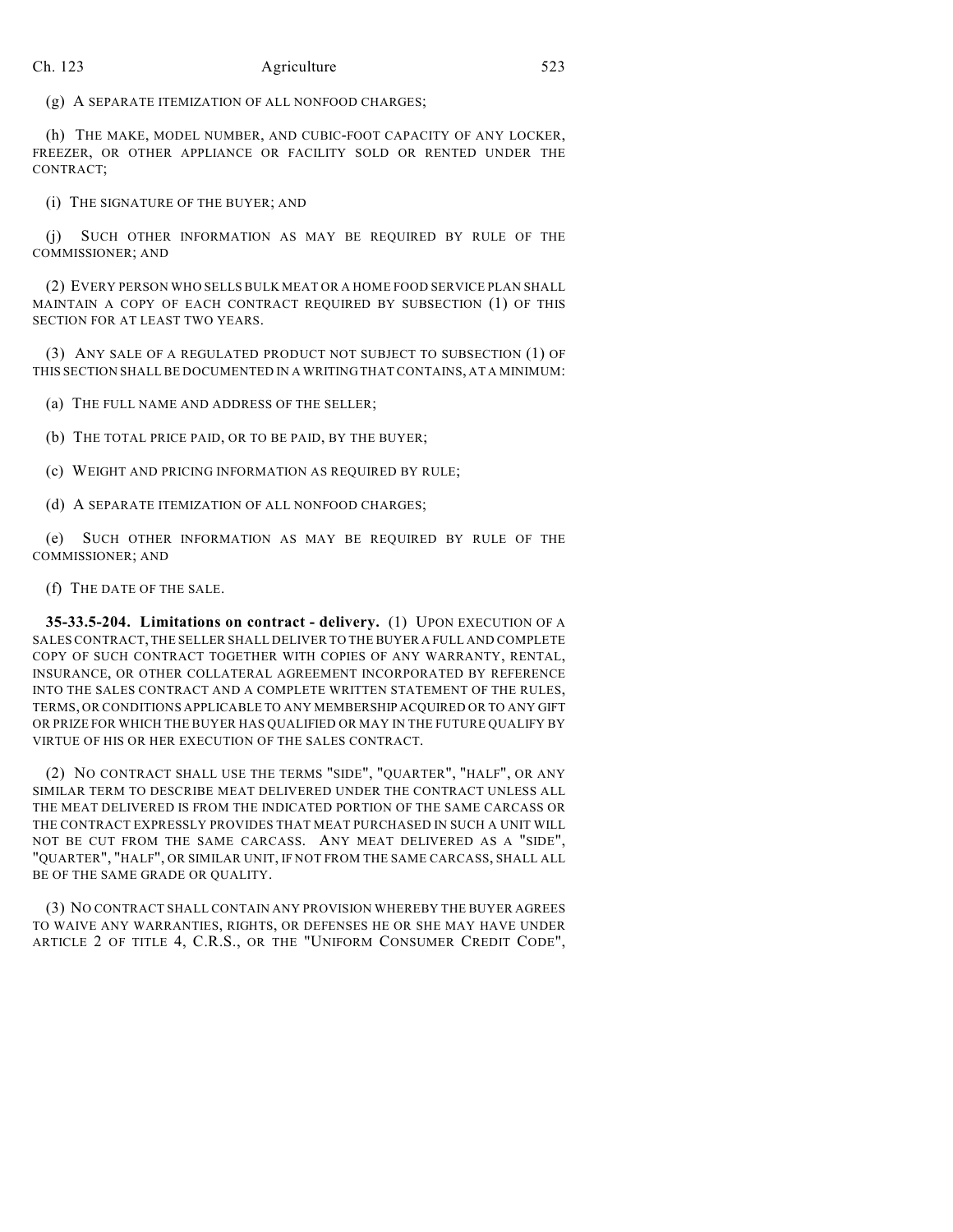ARTICLES 1 TO 9 OF TITLE 5, C.R.S.

(4) NO PROVISION OF THIS SECTION SHALLBE CONSTRUED TO RELIEVE THE SELLER OF ANY OBLIGATION HE OR SHE MAY OTHERWISE HAVE UNDER ARTICLE 1 OF TITLE 6, C.R.S.

(5) ANY CONTRACT MADE IN VIOLATION OF THIS ARTICLE SHALL BE UNENFORCEABLE AGAINST THE BUYER.

**35-33.5-205. Freezing prior to sale.** UNLESS OTHERWISE REQUESTED BY THE PURCHASER, ALL REGULATED PRODUCTS SHALL BE SHARP FROZEN BEFORE DELIVERY.

## PART 3 LICENSES - FEES - PENALTIES

**35-33.5-301. License required - application - inspection - issuance.** (1) A PERSON WHO DESIRES TO SELL A HOME FOOD SERVICE PLAN SHALL FIRST OBTAIN A LICENSE FROM THE DEPARTMENT. A SEPARATE LICENSE SHALL BE REQUIRED FOR EACH BUSINESS LOCATION. THE APPLICATION SHALL BE IN WRITING ON FORMS SUPPLIED BY THE DEPARTMENT, SHALL SET FORTH SUCH INFORMATION AS MAY BE REQUIRED BY THE DEPARTMENT, AND SHALL BE ACCOMPANIED BY ANY REQUIRED FEES.

(2) UPON THE APPLICANT'S SUBMISSION OF AN APPLICATION FOR A LICENSE, OR FOR THE RENEWAL THEREOF, EVIDENCE OF THE BOND REQUIRED BY SECTION 35-33.5-303, AND PAYMENT OF THE REQUIRED FEES, THE DEPARTMENT SHALL REVIEW THE APPLICANT'S OPERATIONS AND, IF IT FINDS THAT SUCH OPERATIONS COMPLY WITH THIS ARTICLE AND THE RULES ESTABLISHED PURSUANT THERETO, THE DEPARTMENT SHALL ISSUE A LICENSE TO OPERATE UNLESS THE DEPARTMENT FINDS THAT THERE ARE GROUNDS FOR DENIAL OR REFUSAL TO RENEW A LICENSE PURSUANT TO SECTION 35-33.5-304.

(3) THE LICENSE SHALL BE VALID FOR THE PERIOD FROM THE DATE OF ISSUANCE UNTIL THE EXPIRATION DATE ESTABLISHED BY THE COMMISSIONER BY RULE AND, EXCEPT FOR GOOD CAUSE SHOWN, SHALL BE RENEWED ANNUALLY THEREAFTER.

(4) A LICENSE SHALL NOT BE TRANSFERABLE TO A NEW OWNER OR LOCATION.

(5) ANY PERSON WHO SELLS A HOME FOOD SERVICE PLAN WITHOUT A VALID LICENSE THEREFOR COMMITS A CLASS 2 MISDEMEANOR AND SHALL BE PUNISHED AS PROVIDED IN SECTION 18-1.3-501, C.R.S.

**35-33.5-302. License fees.** (1) THE FEE FOR EACH LICENSE UNDER THIS PART 3 SHALL BE ESTABLISHED BY THE COMMISSION. THERE SHALL BE NO REDUCTION OF A LICENSE FEE FOR ANY FRACTIONAL PART OF A YEAR. THE FEE SCHEDULE SHALL COVER ALL DIRECT AND INDIRECT COSTS ASSOCIATED WITH THE LICENSING, INSPECTION, AND REGULATION OF SELLERS OF HOME FOOD SERVICE PLANS.

(2) ANY PERSON WHO FAILS TO RENEW A LICENSE ON OR BEFORE THE EXPIRATION DATE OF THE LICENSE SHALL PAY A LATE FEE, AS ESTABLISHED BY THE COMMISSION,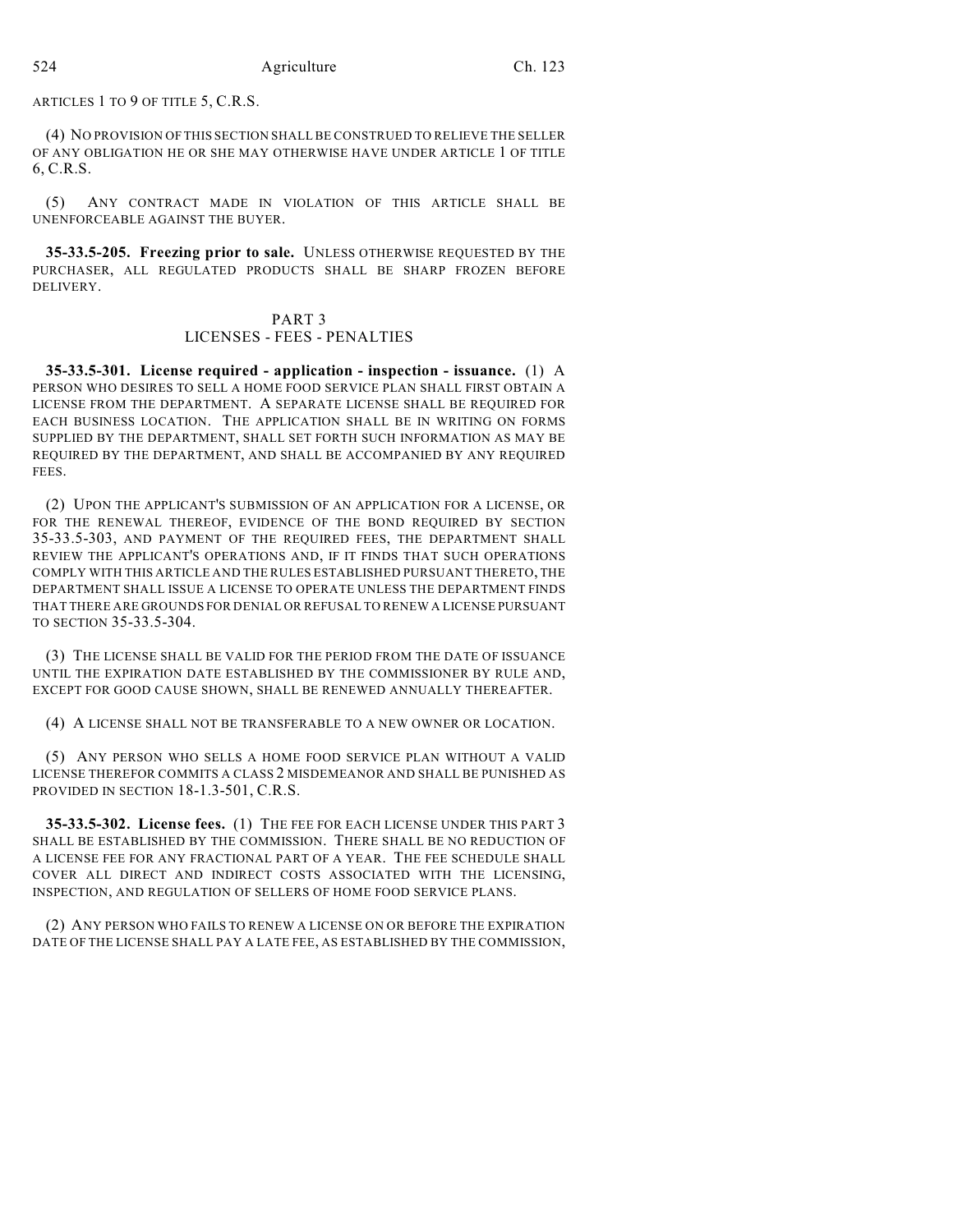IN ADDITION TO THE LICENSE FEE.

(3) ALL FEES COLLECTED PURSUANT TO THIS SECTION SHALL BE DEPOSITED IN THE STATE TREASURY AND CREDITED TO THE INSPECTION AND CONSUMER SERVICES CASH FUND CREATED IN SECTION 35-1-106.5.

**35-33.5-303. Evidence of financial responsibility - action on bond.** (1) BEFORE ANY LICENSE IS ISSUED TO THE SELLER OF A HOME FOOD SERVICE PLAN, OR BEFORE THE REINSTATEMENT OF ANY LICENSE SUSPENDED OR REVOKED FOR VIOLATIONS OF THIS ARTICLE OR OF A RULE OR ORDER ISSUED PURSUANT TO THIS ARTICLE RESULTING IN FINANCIAL LOSS SUFFERED BY ANY BUYER, THE APPLICANT SHALL EXECUTE AND DELIVER TO THE COMMISSIONER A SURETY BOND IN AN AMOUNT DETERMINED BY THE COMMISSIONER, NOT TO EXCEED FIFTY THOUSAND DOLLARS. THE BOND SHALL BE EXECUTED BY THE APPLICANT AS PRINCIPAL AND BY A SURETY COMPANY QUALIFIED AND AUTHORIZED TO DO BUSINESS IN THIS STATE AS SURETY. THE BOND SHALL BE CONDITIONED UPON COMPLIANCE WITH ALL REQUIREMENTS OF THIS ARTICLE, THE FAITHFUL FULFILLMENT OF ALL CONTRACTS, AND THE RENDERING OF ANY SERVICE IN CONNECTION WITH THE SALE, ADVERTISING, OR SOLICITING OF ANY HOME FOOD SERVICE PLAN. THE BOND SHALL BE TO THE STATE OF COLORADO IN FAVOR OF EVERY CONSUMER PURCHASING A HOME FOOD SERVICE PLAN.

(2) IF, AFTER A HEARING IN ACCORDANCE WITH THE "STATE ADMINISTRATIVE PROCEDURE ACT", ARTICLE 4 OF TITLE 24,C.R.S., THE COMMISSIONER DETERMINES THAT A BONDED LICENSEE HAS VIOLATED ANY PROVISION OF THIS ARTICLE OR OF A RULE OR ORDER ISSUED PURSUANT TO THIS ARTICLE, THE COMMISSIONER MAY DEMAND PAYMENT ON THE BOND ON BEHALF OF ANY CONSUMER INJURED AS A RESULT OF SUCH VIOLATION. IF THE SURETY COMPANY REFUSES TO PAY UPON SUCH DEMAND, THE COMMISSIONER SHALL BRING AN ACTION ON THE BOND ON BEHALF OF THE CONSUMER.

(3) ANY CONSUMER PURCHASING A HOME FOOD SERVICE PLAN AND CLAIMING TO BE INJURED BY THE FRAUD, DECEIT, OR WILLFUL NEGLIGENCE OF ANY BONDED LICENSEE OR BY THE LICENSEE'S FAILURE TO COMPLY WITH ANY PROVISION OF THIS ARTICLE OR OF A RULE OR ORDER ISSUED PURSUANT TO THIS ARTICLE MAY, WITH THE PRIOR WRITTEN CONSENT OF THE COMMISSIONER, BRING AN ACTION UPON SAID BOND AGAINST BOTH THE PRINCIPAL AND SURETY IN ANY COURT OF COMPETENT JURISDICTION TO RECOVER DAMAGES CAUSED THEREBY. UPON THE COMMENCEMENT OF ANY SUCH ACTION, THE COMMISSIONER MAY REQUIRE THE FILING OF A NEW BOND.

(4) WHENEVER THE COMMISSIONER DETERMINES THAT A PREVIOUSLY APPROVED BOND IS INSUFFICIENT, THE COMMISSIONER MAY REQUIRE THE LICENSEE TO EXECUTE AND DELIVER AN ADDITIONAL BOND. FAILURE BY THE LICENSEE TO COMPLY WITH SUCH ORDER WITHIN THIRTY DAYS SHALL CONSTITUTE GROUNDS FOR THE SUSPENSION OR REVOCATION OF THE LICENSE.

**35-33.5-304. Disciplinary actions - grounds.** (1) IN ACCORDANCE WITH THE "STATE ADMINISTRATIVE PROCEDURE ACT", ARTICLE 4 OF TITLE 24, C.R.S., THE COMMISSIONER MAY DENY, SUSPEND, REVOKE, RESTRICT, REFUSE TO RENEW, OR PLACE ON PROBATION THE LICENSE OF ANY APPLICANT OR LICENSEE WHO: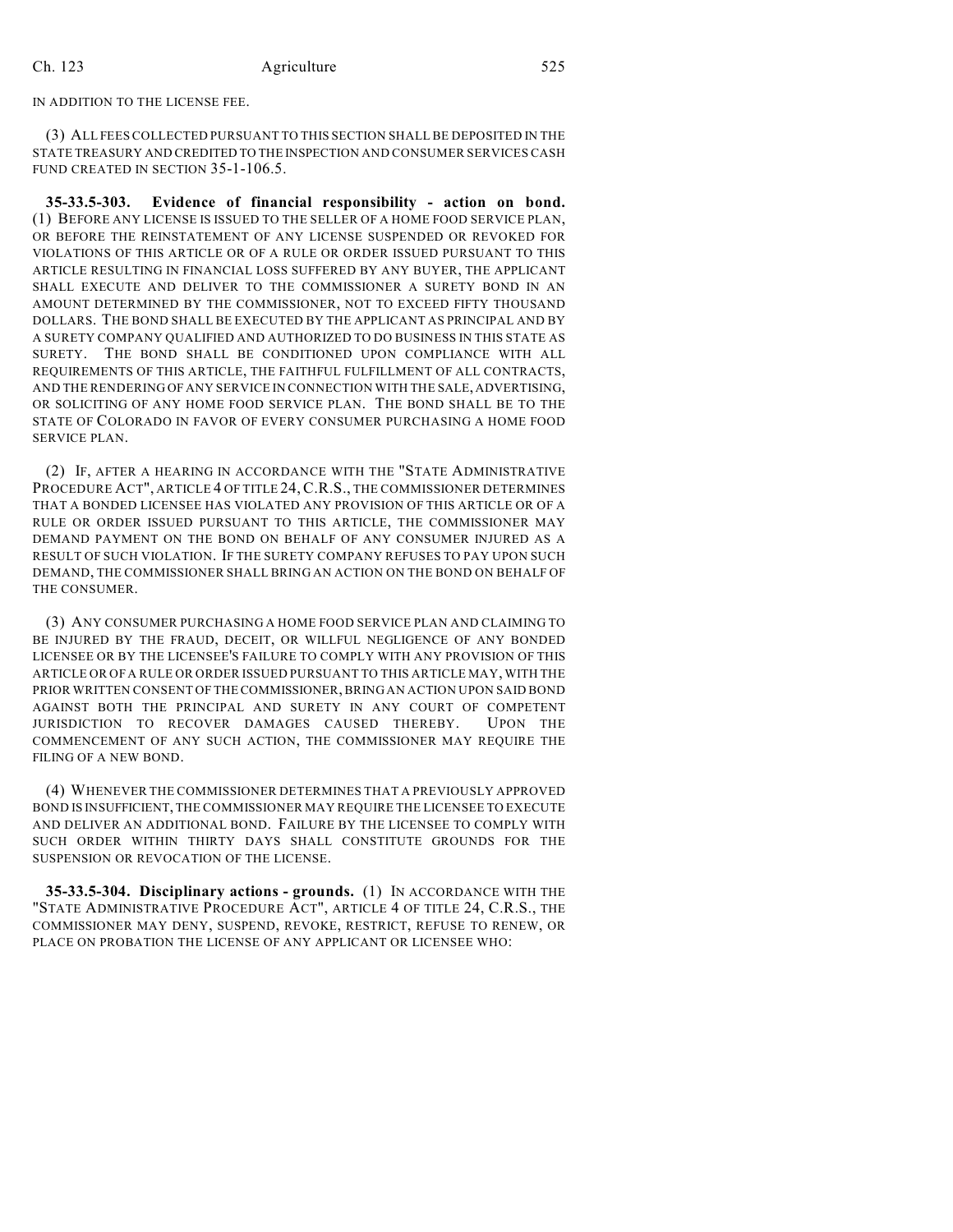(a) MAKES A FALSE STATEMENT OR MISREPRESENTATION ON AN APPLICATION FOR A LICENSE OR RENEWAL;

(b) HAS HAD A PREVIOUS LICENSE OR ANY EQUIVALENT AUTHORIZATION TO ENGAGE IN ACTIVITIES REGULATED UNDER THIS PART 3 REVOKED, SUSPENDED, OR DENIED BY ANY AUTHORITY AUTHORIZED TO GRANT SUCH LICENSE OR AUTHORIZATION IN THIS OR ANY OTHER STATE;

(c) HAS FAILED TO COMPLY WITH OR VIOLATED ANY PROVISION OF THIS ARTICLE OR ANY RULE PROMULGATED BY THE COMMISSIONER PURSUANT TO THIS ARTICLE;

(d) HAS ALLOWED ANY BOND REQUIRED BY SECTION 35-33.5-303 TO EXPIRE, LAPSE, OR BE CANCELLED AND HAS FAILED TO PROVIDE EVIDENCE OF A NEW BOND WITHIN TEN DAYS; OR

(e) FAILS TO OBEY ANY LAWFUL ORDER OF THE COMMISSIONER.

**35-33.5-305. Civil penalties - disposition.** (1) ANY PERSON WHO VIOLATES ANY PROVISION OF THIS ARTICLE OR OF A RULE PROMULGATED PURSUANT TO THIS ARTICLE IS SUBJECT TO A CIVIL PENALTY, AS DETERMINED BY THE COMMISSIONER OR A COURT OF COMPETENT JURISDICTION. THE MAXIMUM PENALTY SHALL NOT EXCEED SEVEN HUNDRED FIFTY DOLLARS PER VIOLATION; EXCEPT THAT THIS AMOUNT MAY BE DOUBLED IF IT IS DETERMINED, AFTER NOTICE AND AN OPPORTUNITY FOR HEARING, THAT THE PERSON HAS VIOLATED THE STATUTE OR RULE FOR THE SECOND TIME. EACH DAY THE VIOLATION OCCURS SHALL CONSTITUTE A SEPARATE VIOLATION.

(2) NO CIVIL PENALTY MAY BE IMPOSED BY THE COMMISSIONER UNLESS THE PERSON CHARGED IS GIVEN NOTICE AND OPPORTUNITY FOR A HEARING PURSUANT TO THE "STATE ADMINISTRATIVE PROCEDURE ACT", ARTICLE 4 OF TITLE 24, C.R.S.

(3) IF THE COMMISSIONER IS UNABLE TO COLLECT A CIVIL PENALTY ASSESSED UNDER THIS SECTION OR IF ANY PERSON FAILS TO PAY ALL OR PART OF SUCH CIVIL PENALTY, THE COMMISSIONER MAY BRING SUIT TO RECOVER SUCH AMOUNT PLUS COSTS AND ATTORNEY FEES BY ACTION IN ANY COURT OFCOMPETENT JURISDICTION.

(4) BEFORE IMPOSING A CIVIL PENALTY UPON A PERSON UNDER THIS SECTION, THE COMMISSIONER OR A COURT OF COMPETENT JURISDICTION MAY CONSIDER THE EFFECT OF SUCH PENALTY ON THE PERSON'S BUSINESS.

(5) PENALTIES COLLECTED UNDER THIS SECTION SHALL BE TRANSMITTED TO THE STATE TREASURER, WHO SHALL CREDIT THE SAME TO THE INSPECTION AND CONSUMER SERVICES CASH FUND CREATED IN SECTION 35-1-106.5.

**35-33.5-306. Criminal penalties.** ANY PERSON WHO VIOLATES THIS ARTICLE OR ANY RULE PROMULGATED UNDER THIS ARTICLE COMMITS A CLASS 2 MISDEMEANOR AND SHALL BE PUNISHED AS PROVIDED IN SECTION 18-1.3-501, C.R.S.

**35-33.5-307. Repeal of article.** THIS ARTICLE IS REPEALED, EFFECTIVE JULY 1, 2018. PRIOR TO SUCH REPEAL, THE FUNCTIONS OF THE DEPARTMENT SHALL BE REVIEWED AS PROVIDED FOR IN SECTION 24-34-104, C.R.S.